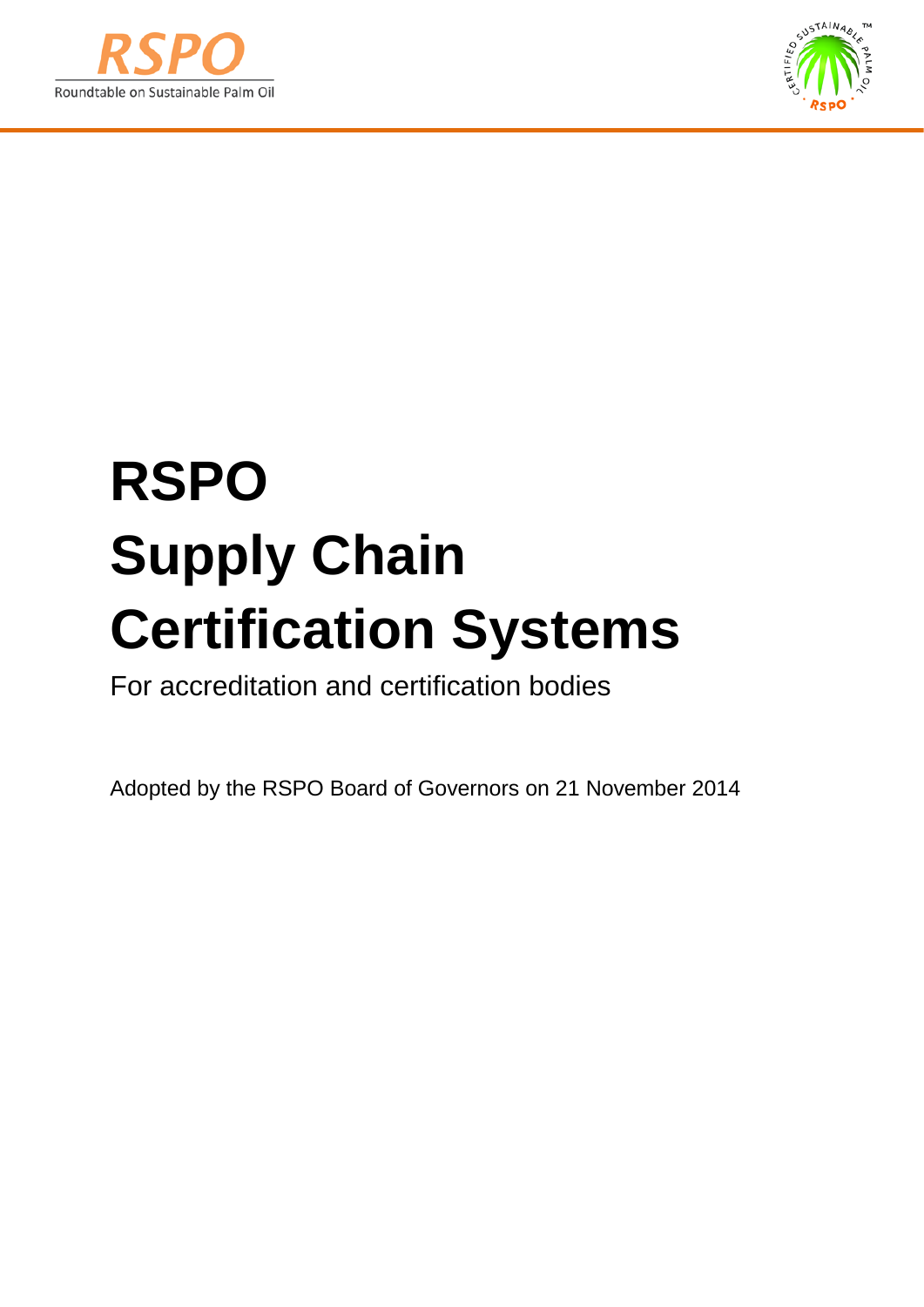



# **Contents**

| 2. |                                                                                            |  |
|----|--------------------------------------------------------------------------------------------|--|
|    |                                                                                            |  |
| 4. | Accreditation requirements: model for approval and monitoring of third party certification |  |
|    | 5. Certification Process Requirements of the RSPO Supply Chain Certification Systems 14    |  |
|    |                                                                                            |  |
|    |                                                                                            |  |
|    |                                                                                            |  |
|    |                                                                                            |  |
|    |                                                                                            |  |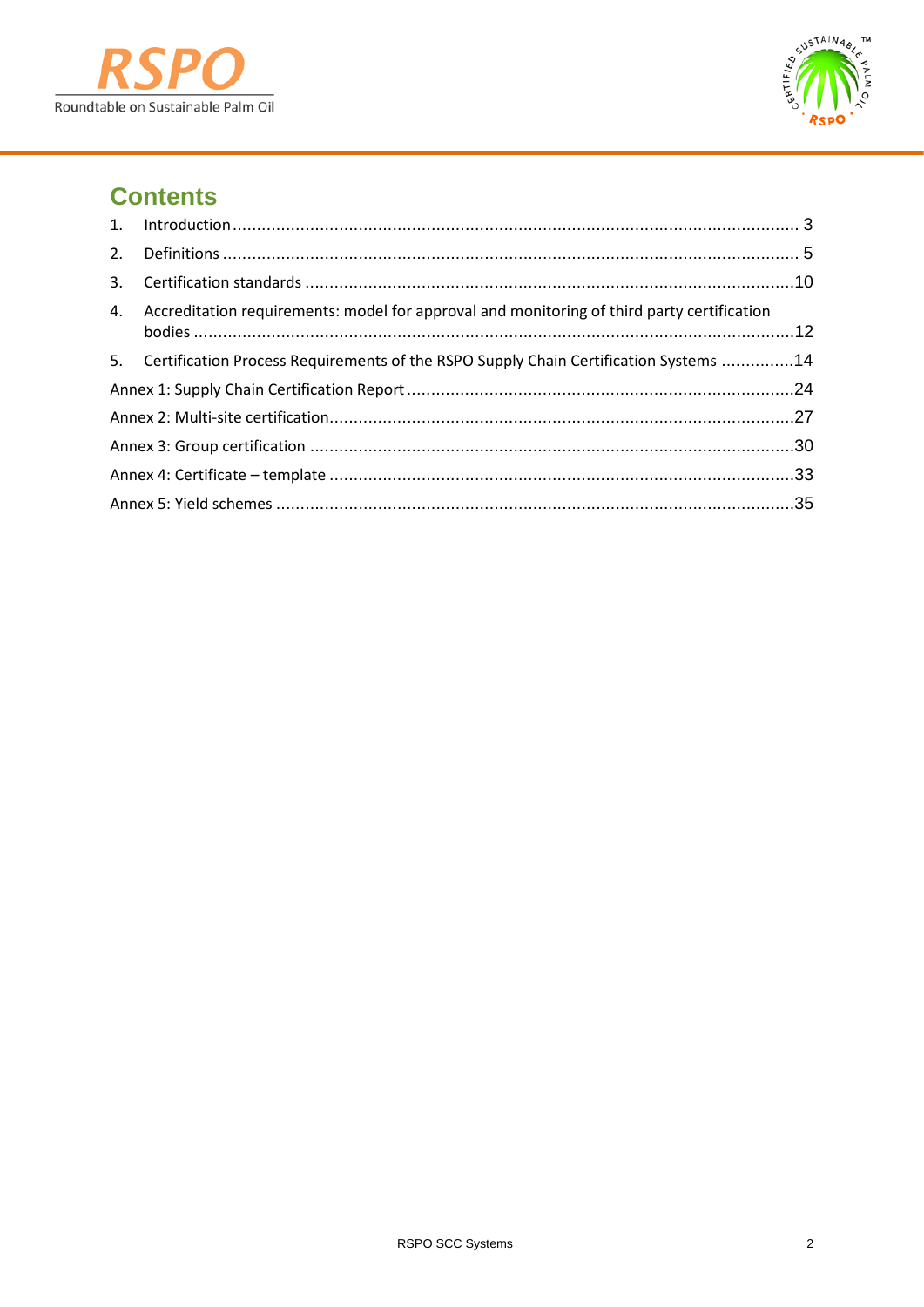



# <span id="page-2-0"></span>**1. Introduction**

The Roundtable on Sustainable Palm Oil (RSPO) is a global, multi-stakeholder initiative on sustainable oil palm products. Members of RSPO and participants in its activities come from many different backgrounds, including plantation companies, manufacturers and retailers of oil palm products, environmental and social NGOs and from many countries that produce or use oil palm products. The principal objective of RSPO is "to promote the growth and use of sustainable palm oil through cooperation within the supply chain and open dialogue between its stakeholders".

The methods used by the RSPO to deliver its objective include:

- The development of a standard for certification of sustainable oil palm production and associated models for verification of responsible oil palm production. The RSPO Standard for Sustainable Oil Palm Production, approved in April 2013, is presented as a series of Principles, Criteria, Indicators and Guidance, and is designed to be used by oil palm producers to implement sustainable production practices, and by certification bodies for field verification.
- The development of an RSPO Supply Chain Certification Standard. This document describes requirements related to the control of RSPO certified oil palm products in the supply chain, including flows of material and associated claims.
- The RSPO Supply Chain Certification Standard is presented as a series of auditable requirements designed to be used by organizations in the palm value chain to demonstrate implemented systems for control of RSPO certified oil palm products. Downstream processors or users of RSPO certified sustainable oil palm products can claim the use of (or support of) RSPO certified oil palm products when they adhere to the requirements of the RSPO Supply Chain Certification Standard and this is independently verified by an RSPO accredited certification body.

The purpose of this document is:

• To establish the minimum requirements of a consistent methodology for enabling certification against the requirements of the RSPO Supply Chain Certification Standard to enable all certification bodies to operate in a consistent and controlled manner.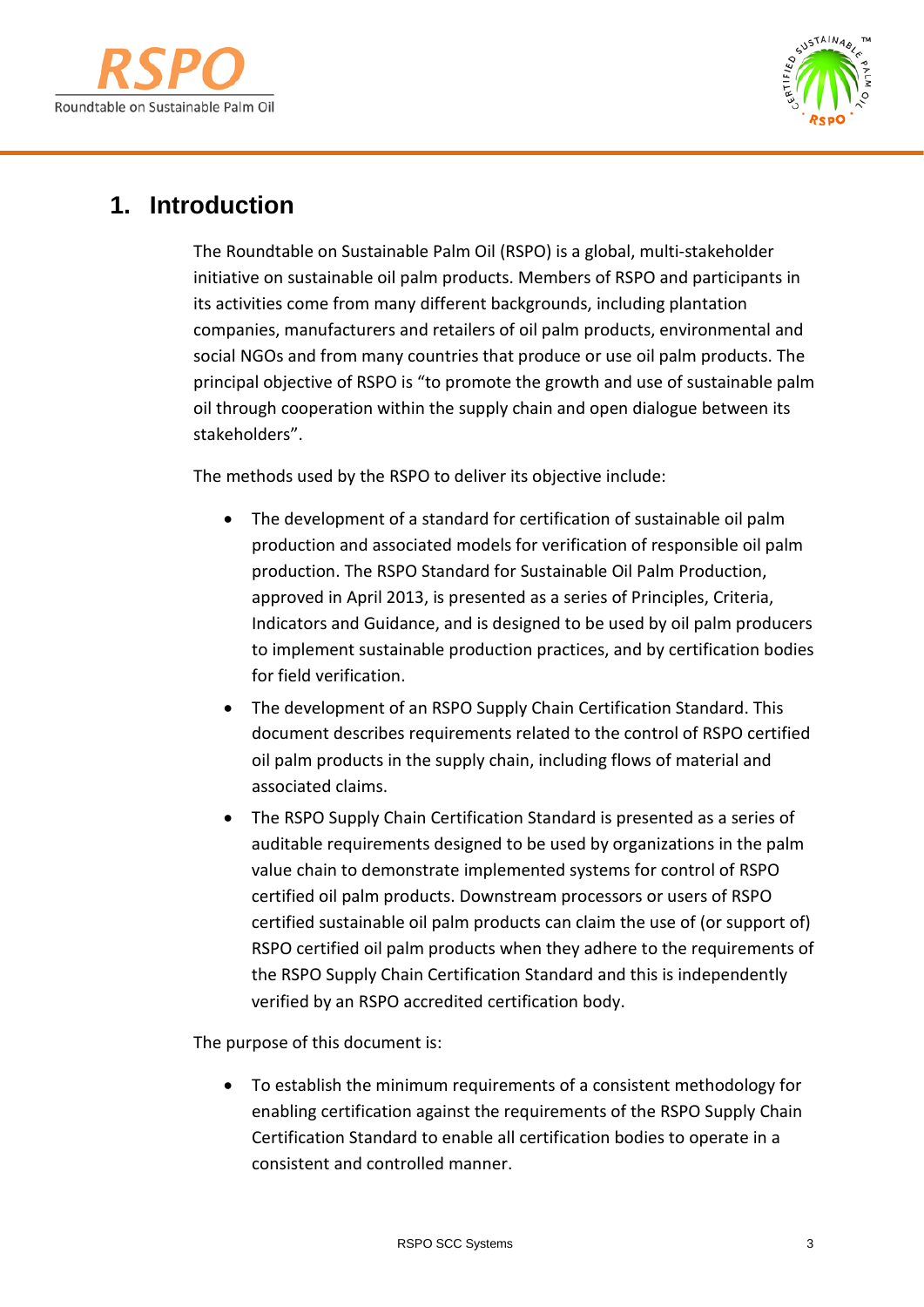



- To provide documentation designed to assure long-term continuity and consistency of the delivery of certification against the requirements of the RSPO Supply Chain Certification Standard.
- To ensure that claims of RSPO members relating to the production, procurement and use of RSPO certified oil palm products are true.

This document is analogous to the RSPO Certification Standard which defines certification standard. This document will be reviewed at intervals not greater than 5 (five) years.

## *1.1 Elements of a certification scheme*

Certification schemes are usually made up of three key elements:

- Certification standards. This sets out the requirements which must be met and against which certification audits are made. The RSPO standards are detailed in the Supply Chain Certification Standards document.
- Accreditation requirements. This is the approval mechanism for ensuring that the organizations which undertake certification are 0competent and produce credible, consistent results. The RSPO accreditation requirements are detailed in section 4 of this document.
- Certification process requirements. This is the process of establishing whether or not a set of requirements (i.e. the standard) has been met, usually carried out by a certification body. The RSPO Supply chain certification systems are detailed in section 5 of this document.

## *1.2 Scope*

This document sets out certification systems for the RSPO requirements for Identity Preserved, Segregation, and Mass Balance supply chain models:

- The requirements for a certification body to be accredited as being a competent body capable of undertaking audits and issuing certificates of conformance against the RSPO Supply Chain Certification Standard (Accreditation requirements).
- The way in which certification must be carried out by such certification bodies (Certification process requirements).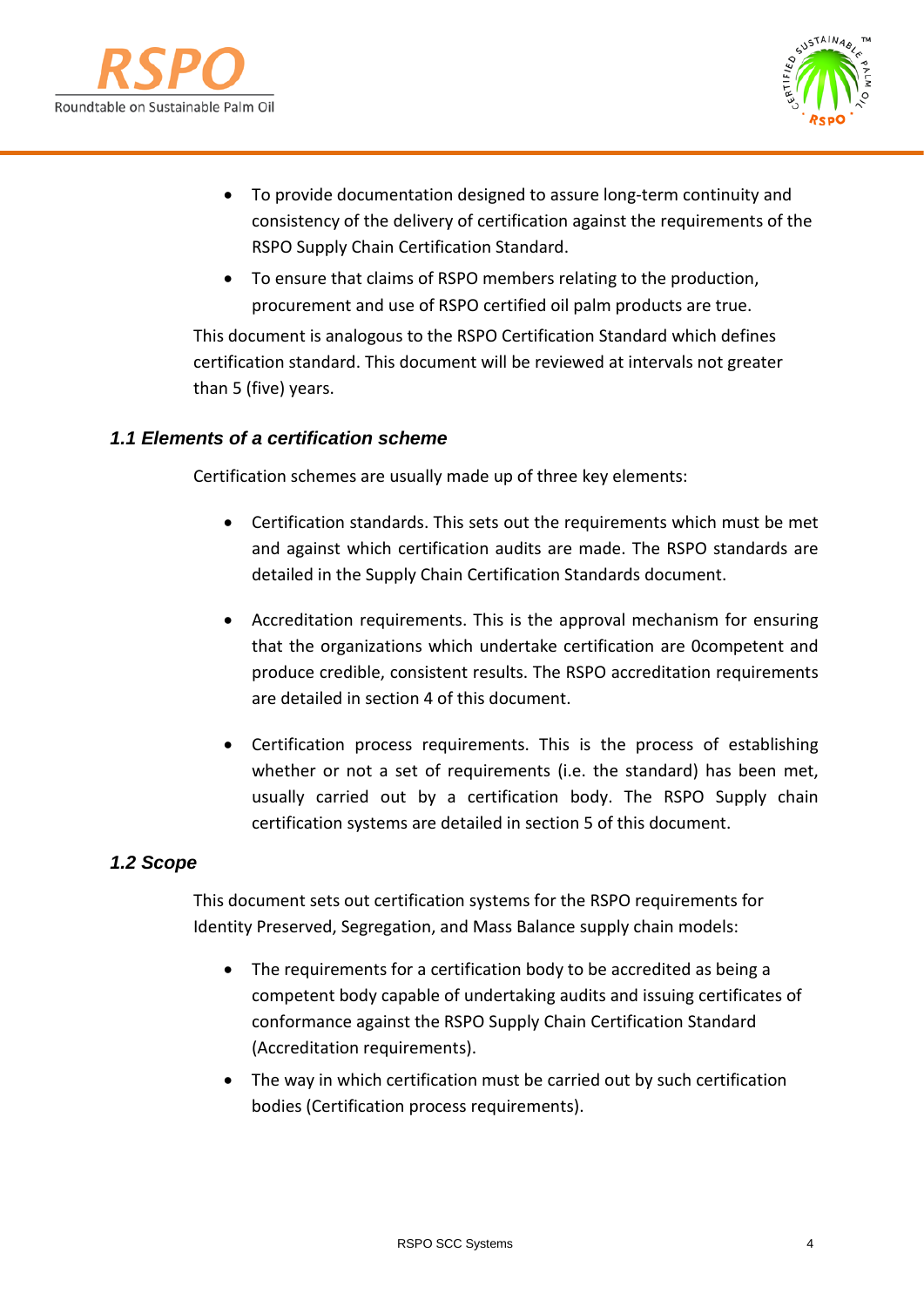



# <span id="page-4-0"></span>**2. Definitions**

| <b>Accreditation Body (AB)</b> | Organization responsible for auditing RSPO certification        |  |
|--------------------------------|-----------------------------------------------------------------|--|
|                                | bodies against the requirements of ISO/IEC Guide                |  |
|                                | 17065:2012. The organization must be a signatory to the         |  |
|                                | appropriate International Accreditation Forum (IAF) or          |  |
|                                | Multilateral Recognition Arrangement (MLA), or a full           |  |
|                                | member of the International Social and Environmental            |  |
|                                | Accreditation and Labelling Alliance (ISEAL).                   |  |
| <b>Applicant (or Client)</b>   | The operation seeking or holding certification.                 |  |
| <b>Audit</b>                   | Independent evaluation of compliance with the requirements      |  |
|                                | of the RSPO supply chain certification standard by an RSPO      |  |
|                                | accredited certification body as part of the certification      |  |
|                                | process.                                                        |  |
| <b>Book and Claim (BC)</b>     | The book and claim system allows for the transfer of RSPO       |  |
|                                | certified oil palm actors in the supply chain. See Supply Chain |  |
|                                | Certification Standard Annex 1: Book and Claim (BC) for oils    |  |
|                                | and fats.                                                       |  |
| <b>Bulking Station</b>         | Interim storage facility for oil palm products.                 |  |
| <b>Buyer</b>                   | The next commercial entity in the supply chain; the supplier    |  |
|                                | (or seller) is the previous commercial entity in the supply     |  |
|                                | chain.                                                          |  |
| <b>Certification Body (CB)</b> | An independent body that is accredited by RSPO to conduct       |  |
|                                | certification audits against the requirements of the RSPO       |  |
|                                | Supply Chain Certification Standard.                            |  |
|                                |                                                                 |  |
| Claim                          | Any communication to any stakeholder group in any format        |  |
|                                | of the presence of certified sustainable oil palm product in a  |  |
|                                | specific product or product groups.                             |  |
| <b>Code of Conduct</b>         | The RSPO Code of Conduct is a set of requirements that RSPO     |  |
|                                | members are expected to abide by. The Code can be found         |  |
|                                | on the RSPO website (www.rspo.org)                              |  |
|                                |                                                                 |  |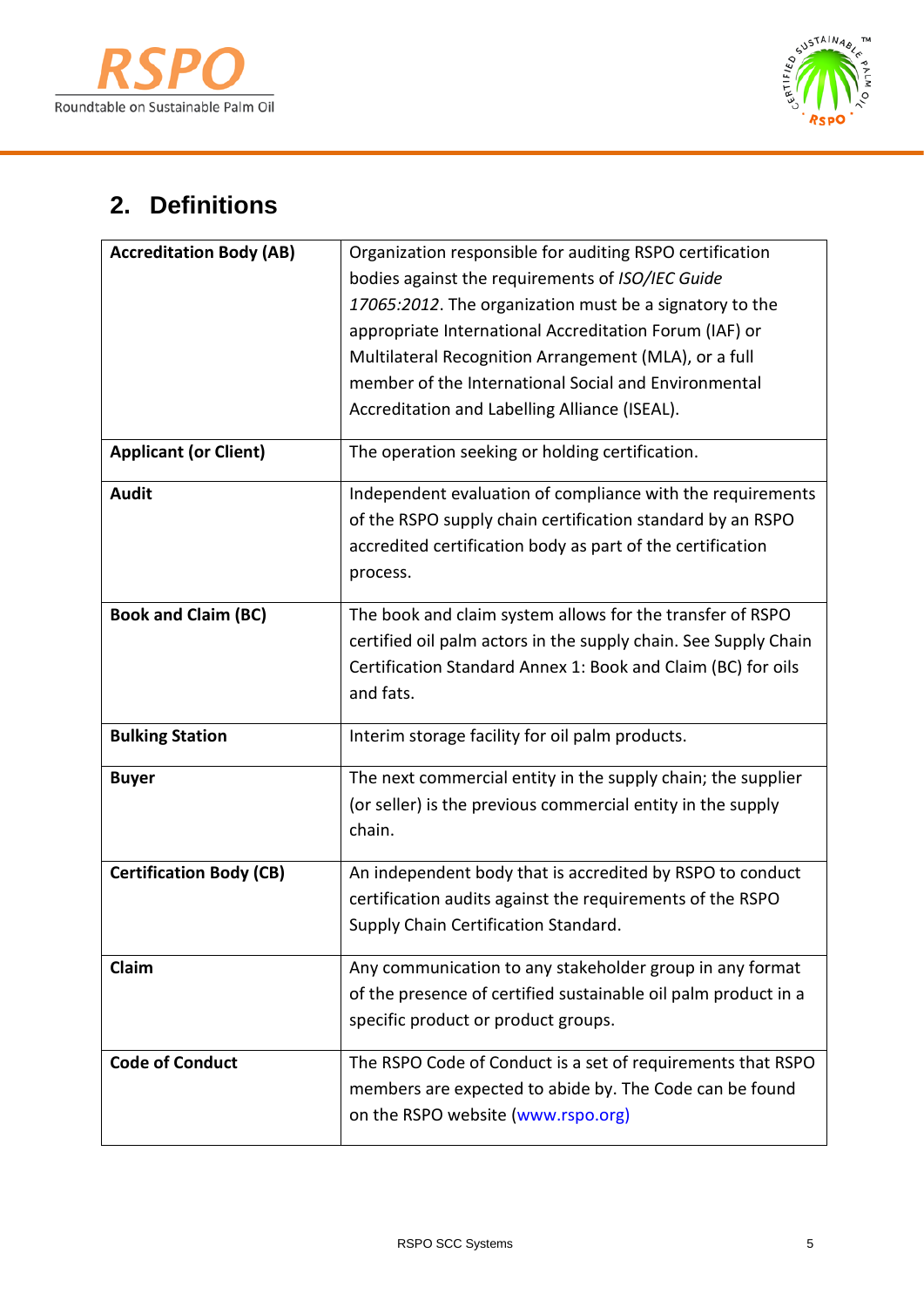



| <b>Complaints Procedure</b>      | The RSPO complaints system addresses complaints against          |  |  |
|----------------------------------|------------------------------------------------------------------|--|--|
|                                  | RSPO and its members in a manner reflecting the nature,          |  |  |
|                                  | mission and goals of RSPO. See the RSPO website                  |  |  |
|                                  | (www.rspo.org)                                                   |  |  |
|                                  |                                                                  |  |  |
| Crude Palm Oil (or CPO)          | First stage palm oil product produced from fresh fruit           |  |  |
|                                  | bunches (FFB) at a mill.                                         |  |  |
| Despatch                         | A transfer of ownership from one organization to another.        |  |  |
|                                  |                                                                  |  |  |
| <b>End Product</b>               | Product that will have no further repackaging or processing      |  |  |
|                                  | prior to sale to the final consumer.                             |  |  |
| <b>End Product Manufacturer</b>  | The manufacturer/processor that uses oil palm products for       |  |  |
|                                  | manufacturing products designed and intended for                 |  |  |
|                                  | consumption or end use in any way without further                |  |  |
|                                  | repackaging or processing. For example retailers when            |  |  |
|                                  | producing own label products in house, consumer goods            |  |  |
|                                  | manufacturers, biofuel producers, feed product                   |  |  |
|                                  | manufacturers. Retailers and distributors of end products,       |  |  |
|                                  | where no further modification occurs, do not need Supply         |  |  |
|                                  | Chain Certification.                                             |  |  |
| <b>Fresh Fruit Bunches (FFB)</b> | Bunches of palm fruits as harvested from oil palm                |  |  |
|                                  | plantations/farms.                                               |  |  |
|                                  |                                                                  |  |  |
| <b>Group Certification</b>       | An option for RSPO Supply Chain Certification whereby the        |  |  |
|                                  | direct costs of certification are shared between the eligible    |  |  |
|                                  | members of a group.                                              |  |  |
| <b>Identity</b>                  | The Identity Preserved (IP) supply chain model assures that      |  |  |
| <b>Preserved Palm Oil (IP)</b>   | the RSPO certified oil palm product delivered to the end user    |  |  |
|                                  | is uniquely identifiable to a single RSPO certified mill and its |  |  |
|                                  | certified supply base.                                           |  |  |
| <b>Independent Mill</b>          | A mill operating independently of and with no legal              |  |  |
|                                  | relationship to any specific plantation. This includes through   |  |  |
|                                  | parent or sister companies.                                      |  |  |
|                                  |                                                                  |  |  |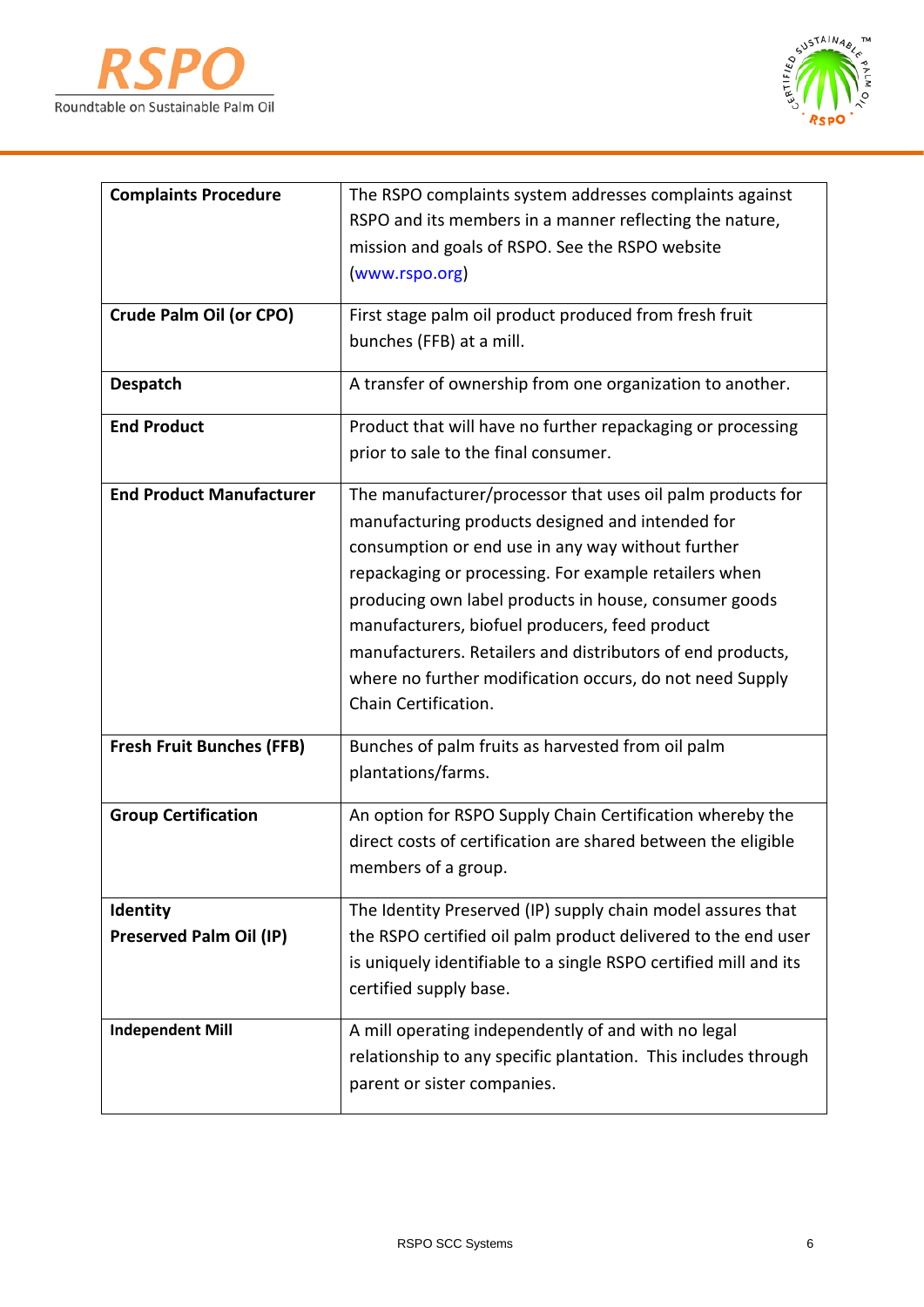



| <b>Internal Control System (ICS)</b> | A documented set of procedures and processes that defines        |  |
|--------------------------------------|------------------------------------------------------------------|--|
|                                      | how a supply chain certification system works, ensures that      |  |
|                                      | records are maintained, records internal audits and explains     |  |
|                                      | responsibilities. It defines which standards are applicable and  |  |
|                                      | ensures that non-compliances are dealt with according to a       |  |
|                                      | set of procedures and sanctions.                                 |  |
|                                      |                                                                  |  |
| <b>Legal Owner</b>                   | Entity that has an enforceable claim or title to a property, and |  |
|                                      | is recognized as such by law.                                    |  |
| <b>Mass Balance (MB)</b>             | Supply chain model that allows certified claims to be            |  |
|                                      | transferred from one oil palm product to another either          |  |
|                                      | through physical blending or administratively under strictly     |  |
|                                      | controlled circumstances.                                        |  |
|                                      |                                                                  |  |
| <b>Multi-site Certification</b>      | A certification option for a group of sites that have a          |  |
|                                      | contractual link, a defined Central Office and a minimum of      |  |
|                                      | two participating sites. Such sites may be groups of             |  |
|                                      | plantations, farms, mills or refineries etc, brought together    |  |
|                                      | under a Central Office and administered using an Internal        |  |
|                                      | Control System (ICS). Central Offices that also process are      |  |
|                                      | counted as both Central Office and a participating site.         |  |
| <b>Non-certified Plantations</b>     | Mills and their respective supply bases that have not been       |  |
|                                      | certified by an RSPO accredited certification body.              |  |
|                                      |                                                                  |  |
| <b>Oil Palm Products</b>             | Products produced by the oil palm, including its fruits and      |  |
|                                      | kernels. Depending on the context, the phrase 'oil palm          |  |
|                                      | products' in this document can also refer to products such as    |  |
|                                      | shells, palm kernels, palm kernel expeller, palm kernel oil      |  |
|                                      | (PKO) or products derived thereof, palm (kernel) fatty acids     |  |
|                                      | (P(K)FAD), olein, stearin or products that are derived from      |  |
|                                      | fractionation of CPO.                                            |  |
| <b>On-site Audit</b>                 | Physical visit to a permanent located site by a (team of)        |  |
|                                      | representative(s) from an RSPO accredited certification body.    |  |
|                                      |                                                                  |  |
| Owner                                | Person or entity that holds physical ownership of                |  |
|                                      | goods/plant/building etc.                                        |  |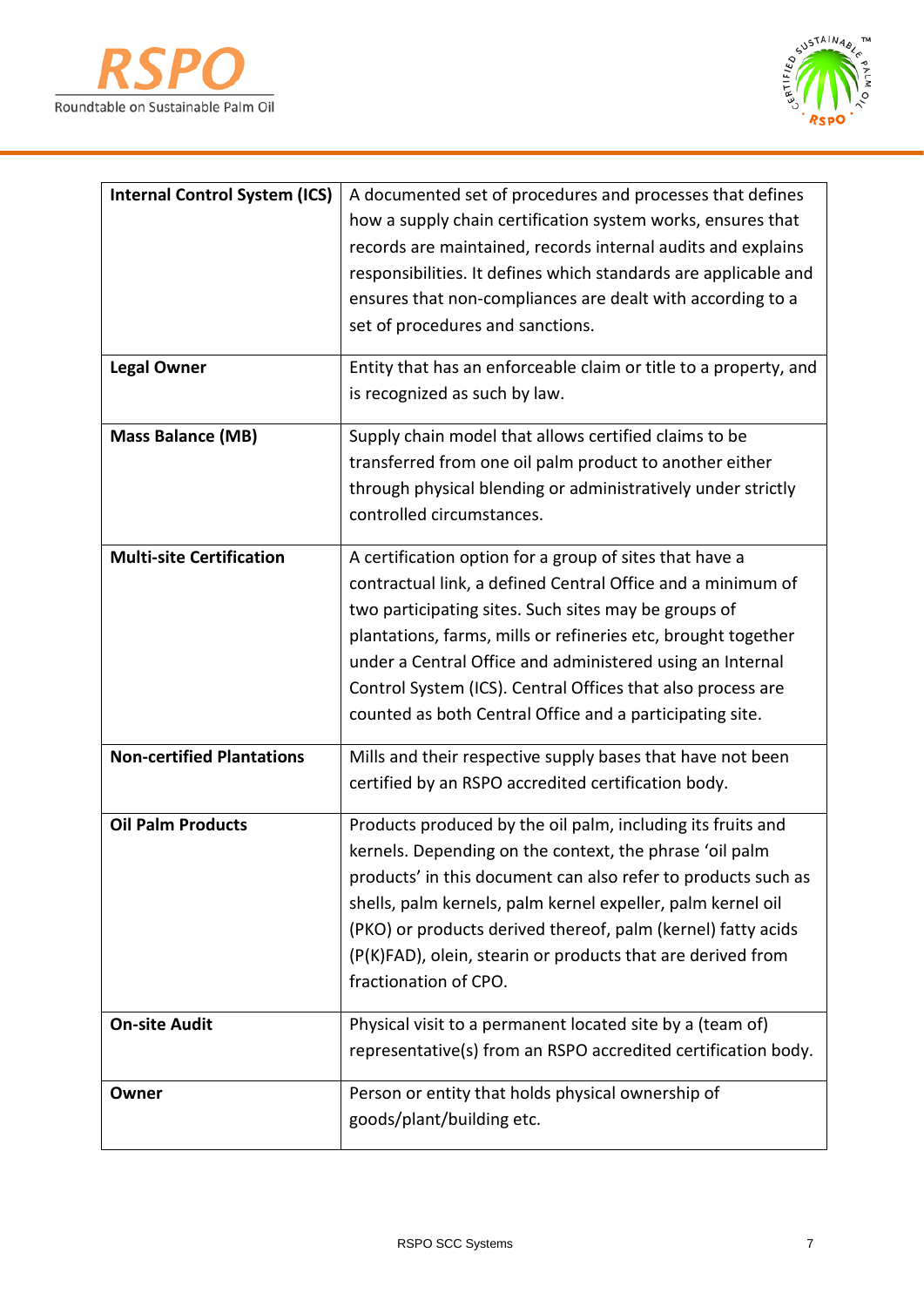



| <b>Refinery</b>                                              | A production site that processes fats and oils into higher<br>value fats and oils.                                                                                                                                                                                    |
|--------------------------------------------------------------|-----------------------------------------------------------------------------------------------------------------------------------------------------------------------------------------------------------------------------------------------------------------------|
| The Roundtable on<br>Sustainable Palm Oil (or<br>RSPO)       | The not-for-profit Swiss-registered foundation working to<br>improve the sustainability of global palm oil production and<br>use.                                                                                                                                     |
| <b>RSPO Certified Sustainable</b><br>Palm Oil (or RSPO CSPO) | Palm oil produced by a mill and its supply base that has been<br>successfully audited to the RSPO Principles and Criteria by an<br>RSPO accredited certification body, as being compliant with<br>the criteria set out in the RSPO Certification Systems<br>document. |
| <b>RSPO Rules on</b><br><b>Communication &amp; Claims</b>    | Rules for use of communication and claims related to the use<br>or support of RSPO certified oil palm products.                                                                                                                                                       |
| <b>RSPO IT Platform</b>                                      | Web-based system for tracing RSPO certified oil palm<br>products throughout the supply chain from mill to refinery,<br>under the supply chain models of Mass Balance, Segregation<br>and/or Identity Preserved.                                                       |
| <b>Scope</b>                                                 | The activities covered by the organization's supply chain<br>certification.                                                                                                                                                                                           |
| <b>Segregation (SG)</b>                                      | The Segregation (SG) supply chain model assures that RSPO<br>certified oil palm products delivered to the end user come<br>only from RSPO certified sources.                                                                                                          |
| <b>Short Selling</b>                                         | Entering into a forward contract to supply product that has<br>not yet been received.                                                                                                                                                                                 |
| <b>Site</b>                                                  | A single functional unit of an organization or a combination of<br>units situated at one locality, which is geographically distinct<br>from other units.                                                                                                              |
| <b>Supplier (or seller)</b>                                  | The previous commercial entity in the supply chain; the buyer<br>(or customer) is the next commercial entity in the supply<br>chain.                                                                                                                                  |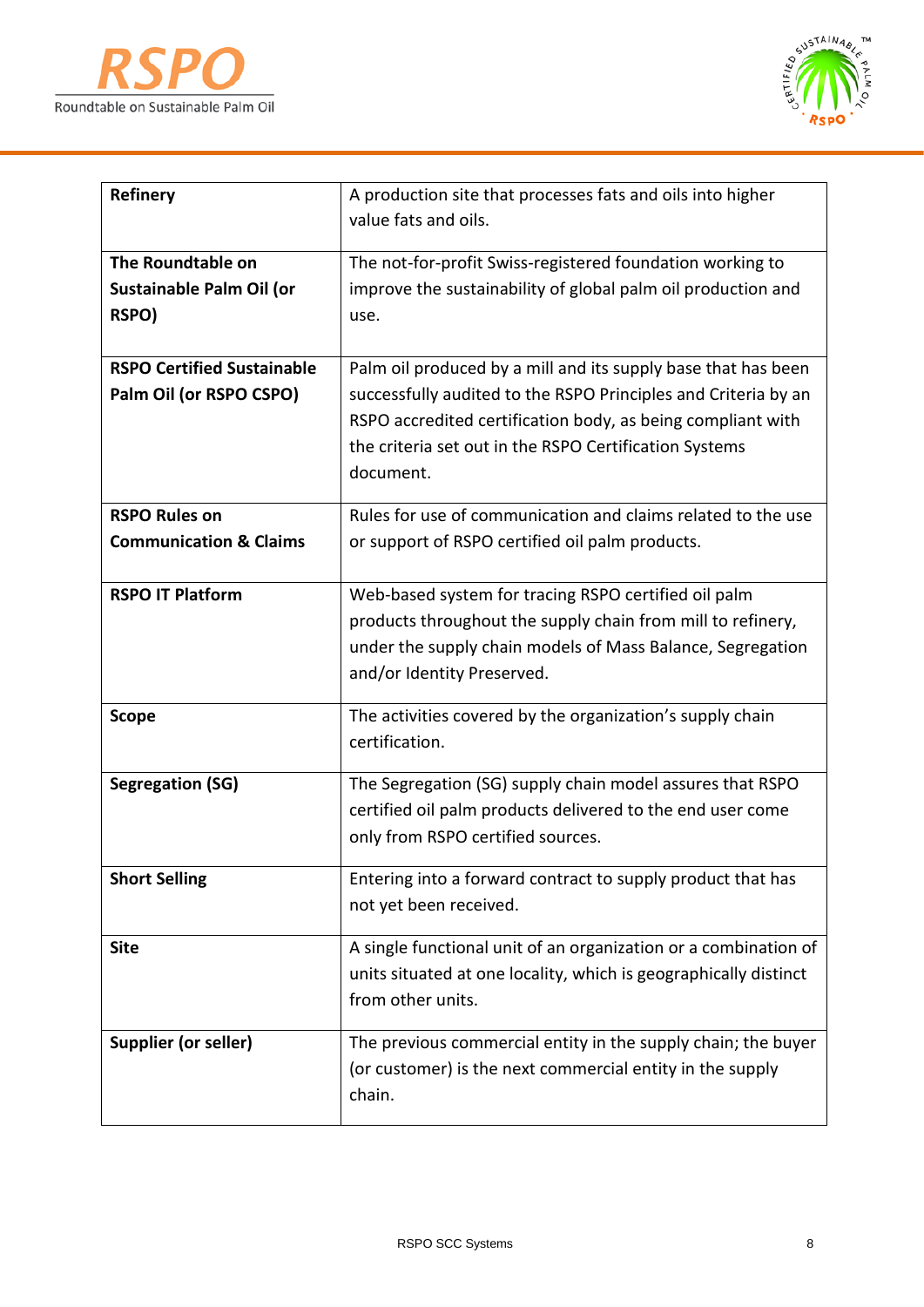



| <b>Supply Chain</b>               | The series of processes/steps through which agricultural raw   |  |
|-----------------------------------|----------------------------------------------------------------|--|
|                                   | materials pass from the primary producer through to the end    |  |
|                                   | product manufacturer (i.e. palm oil growing, milling, storage, |  |
|                                   | transport, refining, manufacture, end product etc).            |  |
| <b>Supply Chain Certification</b> | Downstream processors or users of RSPO certified oil palm      |  |
| <b>Systems (SCCS)</b>             | products can claim the use of (or support of) RSPO certified   |  |
|                                   | oil palm products when they adhere to the RSPO Supply          |  |
|                                   | Chain Certification Systems and where this is independently    |  |
|                                   | verified by an accredited certification body.                  |  |
|                                   |                                                                |  |
| <b>Trader</b>                     | Participant in the supply chain of RSPO certified oil palm     |  |
|                                   | products which purchases and sells oil palm products,          |  |
|                                   | derivatives and/or futures without physically handling the oil |  |
|                                   | palm products.                                                 |  |
|                                   |                                                                |  |
| <b>Unit of Certification</b>      | All operators who take legal ownership and physically handle   |  |
|                                   | (including receipt into storage tanks) RSPO certified oil palm |  |
|                                   | products need to be RSPO supply chain certified. This          |  |
|                                   | requirement applies up to and including the end product        |  |
|                                   | manufacturer.                                                  |  |
|                                   |                                                                |  |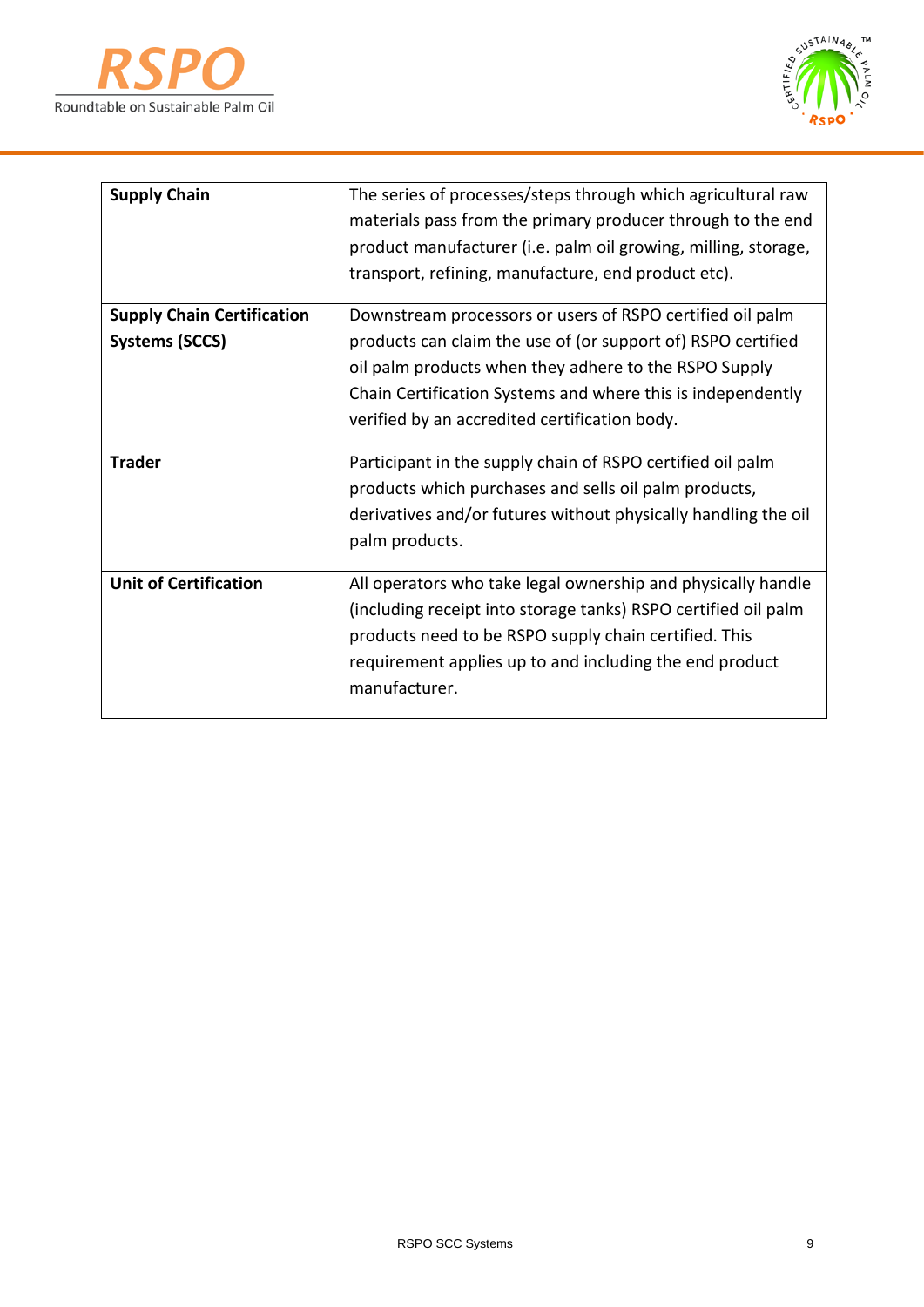



# <span id="page-9-0"></span>**3. Certification standards**

The RSPO certification standards are as follows:

# *3.1 Sustainable production of oil palm products*

3.1.1 Production of sustainable oil palm products is comprised of legal, economically viable, environmentally appropriate and socially beneficial management and operations. This is delivered through the application of the RSPO Principles and Criteria for Sustainable Palm Oil Production and the accompanying indicators and guidance, as set out in the document *RSPO Principles and Criteria for Sustainable Palm Oil Production including indicators and guidance* (available at [www.rspo.org\)](http://www.rspo.org/), (referred to collectively in this document as the 'RSPO Principles and Criteria' or 'RSPO P&C').

> All of the RSPO Principles and Criteria apply to the management of oil palm. All relevant RSPO Principles and Criteria also apply to oil palm plantations and associated mills. Independent mills will be certified against the requirements of the RSPO Supply Chain Certification Standard.

3.1.2 Where available, national interpretations of the international indicators and guidance should be followed. In order to keep overall control of the quality of any set of national indicators and guidance claiming to be official interpretations, especially in the local legal context, national interpretations will require endorsement or recognition by RSPO.

## *3.2 Supply chain requirements for sustainable oil palm products*

- 3.2.1 The oil palm products may go through many production and logistical stages between the grower and the product. Any individual batch of palm oil products can be traded through one of four supply chain models that are approved by RSPO:
	- Identity Preserved (IP)
	- Segregated (SG)
	- Mass Balance (MB)
	- Book and Claim (B&C).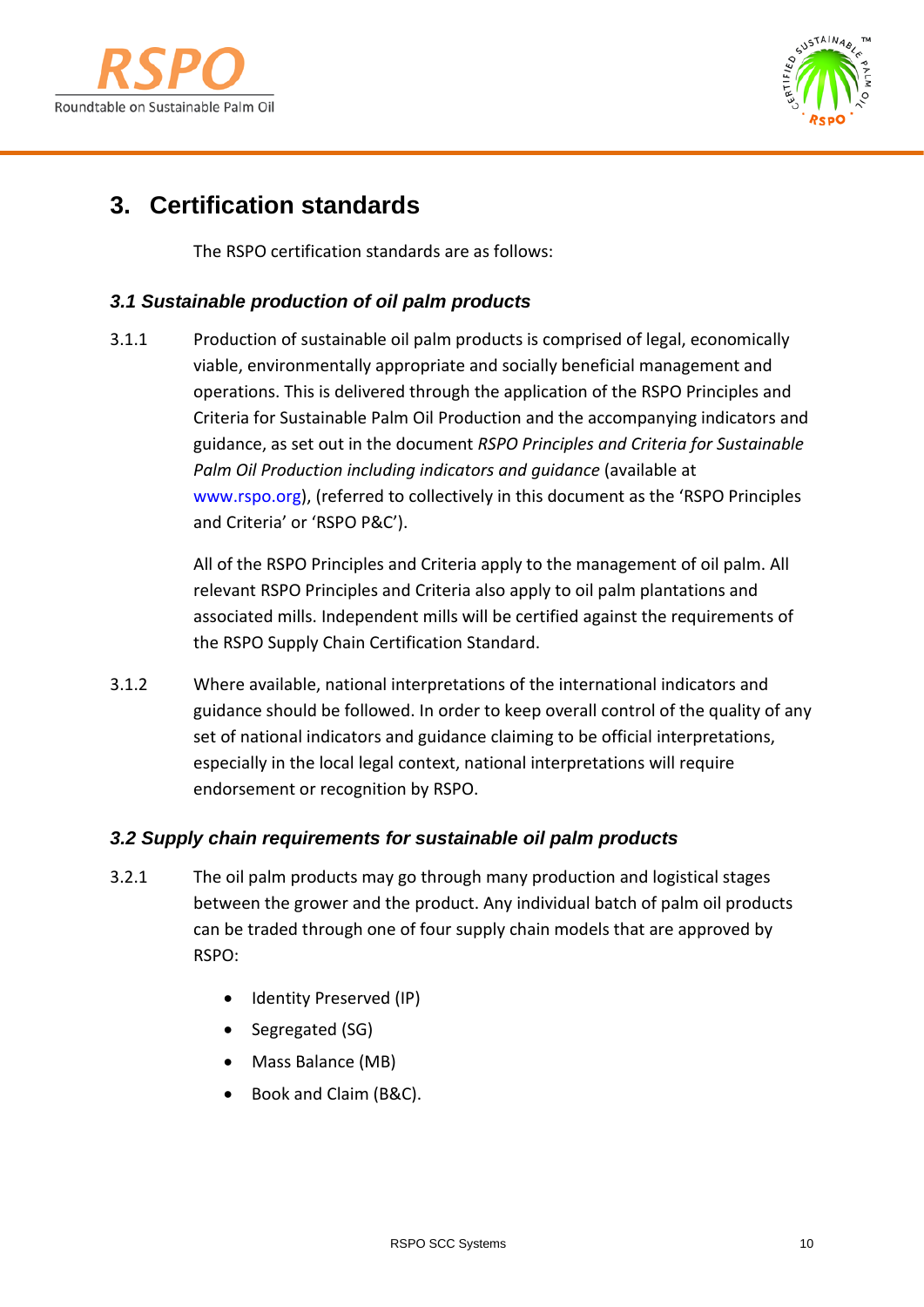



3.2.2 For the first three of these, Identity Preserved, Segregated and Mass Balance, supply chain controls from the plantation through to the end product are required, as defined in the *RSPO Supply Chain Certification Standard*. This document sets outs certification systems for assessment against the RSPO Supply Chain Certification Standard.

> Users of the RSPO book and claim system, who are not producers, need to show compliance with the rules for use of the RSPO book and claim system, which are covered separately (see [www.rspo.org\)](http://www.rspo.org/).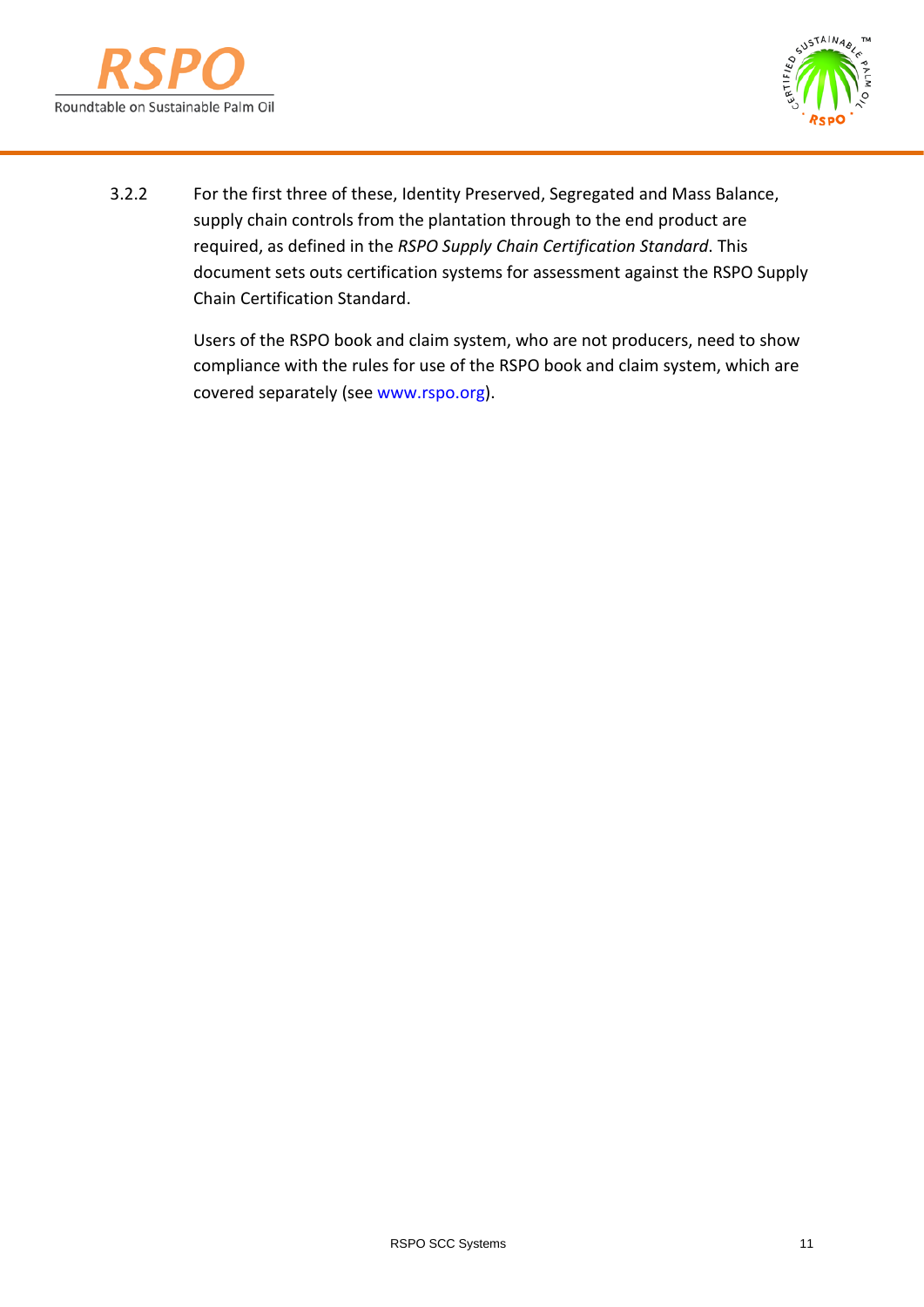



# <span id="page-11-0"></span>**4. Accreditation requirements: model for approval and monitoring of third party certification bodies**

# *4.1 Accreditation overview*

- 4.1.1 Any certification body (CB) that wishes to offer a service of certification audits against the RSPO Supply Chain Certification Standard must be specifically accredited by RSPO. Individuals cannot be accredited as a certification body.
- 4.1.2 RSPO has made a provision that all CBs accredited for certification against the RSPO Principles and Criteria can also undertake supply chain audits against the requirements of the RSPO Supply Chain Standard for CPO mills. This is in order to enable audit of supply chain requirements of CPO mills to be undertaken at the same time as P&C certification site visits.

For independent, stand-alone oil mills, which do not have a fixed supply base and therefore have not been P&C audited, a Supply Chain audit and certificate is needed. A palm kernel crusher cannot be part of a P&C certification and always needs a Supply Chain audit and certificate.

4.1.3 RSPO publishes a list of accredited certification bodies on its website [\(www.rspo.org\)](http://www.rspo.org/).

# *4.2 Accreditation Body (AB) requirements*

- 4.2.1 Any accreditation body must be operating in accordance with the requirements of *ISO 17011:2004 Conformity assessment – General Requirements for accreditation bodies accrediting conformity assessment bodies*. This must be demonstrated either as a signatory to the appropriate International Accreditation Forum (IAF), Multilateral Recognition Arrangement (MLA) or through full membership of the International Social and Environmental Accreditation and Labelling Alliance (ISEAL).
- 4.2.2 RSPO requires the accreditation body to notify RSPO if a complaint about the certification body is received from any RSPO stakeholder concerning their competency or process or the outcome of an accreditation audit or implementation. The accreditation body shall handle complaints in accordance with *ISO/IEC 17011:2004*. Should any accreditation body fail to resolve a complaint within that timeframe, it shall inform the RSPO Secretariat.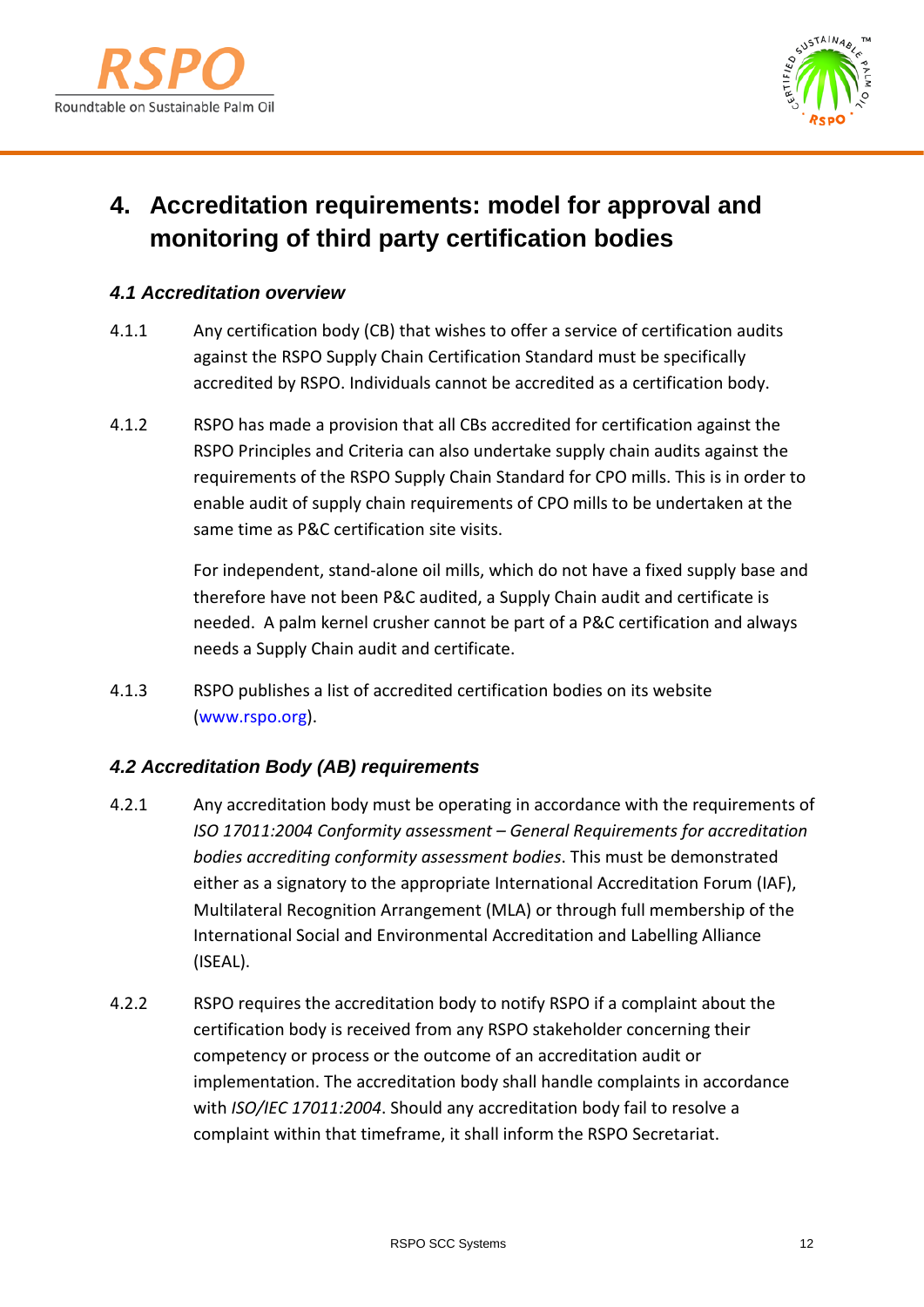



# *4.3 Accreditation requirements for certification bodies*

- 4.3.1 Certification bodies are required to demonstrate that all aspects of their organization, systems and procedures for conducting certification against the intent and requirements of the RSPO Supply Chain Certification Systems are included in documented management systems, and conform to the provisions of RSPO's specific requirements detailed in section 5 of this document.
- 4.3.2 Certification bodies are required to demonstrate that all aspects of their organization, systems and procedures for conducting certification against the intent and requirements of the RSPO Supply Chain Certification Systems conform to the relevant provisions of *ISO/IEC 17065:2012 Conformity assessment – Requirements for bodies certifying products, processes and services.*
- 4.3.3 Conformity with the requirements detailed in sections 4.3.1 and 4.3.2 of this document is assessed prior to accreditation, and is then monitored annually.
- 4.3.4 The CB must comply with the accreditation body requirements pertaining to accreditation decisions.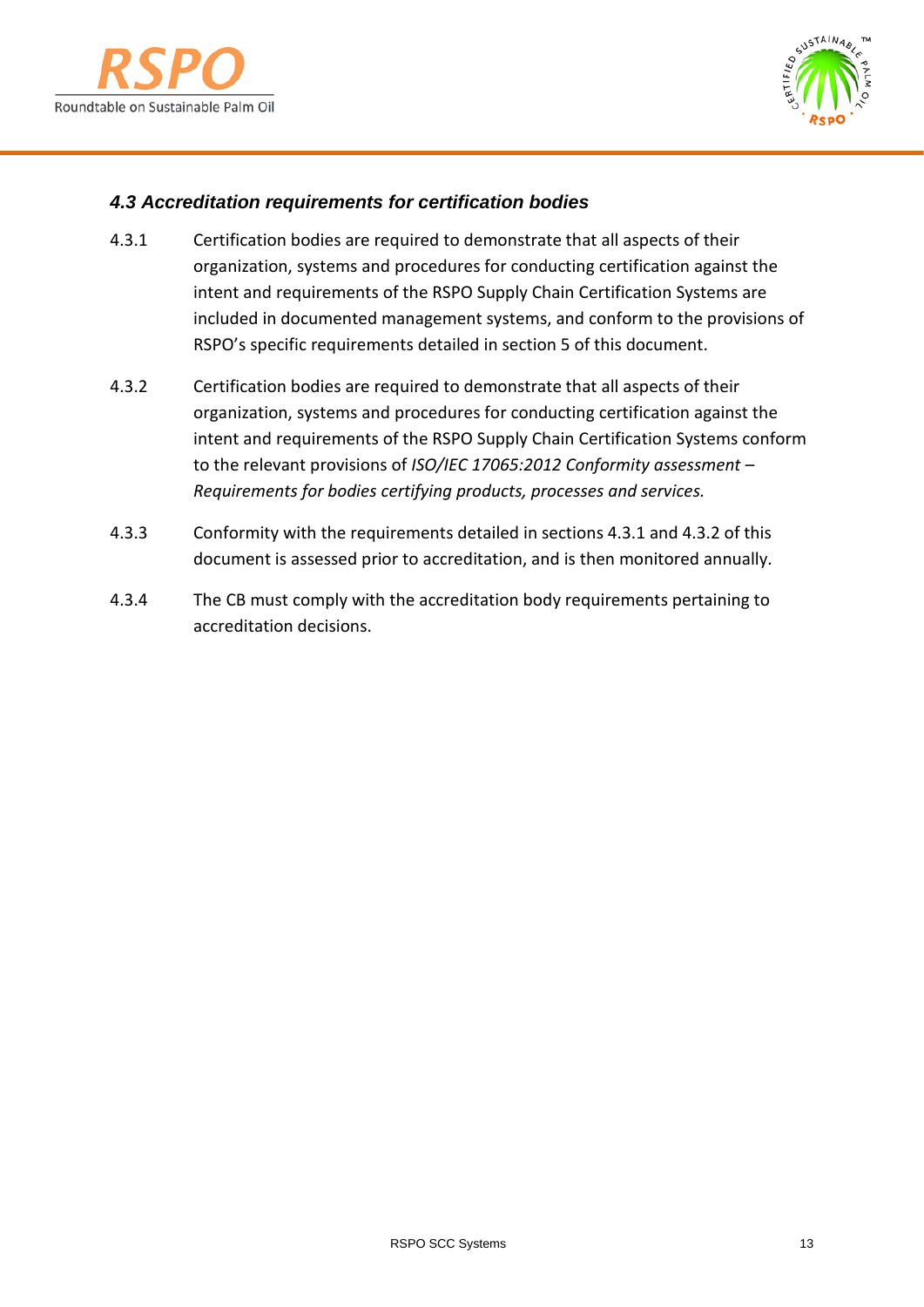



# <span id="page-13-0"></span>**5. Certification Process Requirements of the RSPO Supply Chain Certification Systems**

This section prescribes the process that a certification body (CB) shall follow in carrying out an audit of a site that is seeking certification to requirements of the RSPO Supply Chain Certification Standard.

## *5.1 Specific competencies of audit teams*

- 5.1.1 The accredited CB shall implement all provisions, including legal arrangements, to ensure that any and all persons, subcontractors or other entities (e.g. permanently employed and freelance auditors, experts, consultants, etc) engaged on its behalf in auditing against the requirements of the RSPO Supply Chain Certification Standard, are knowledgeable about the applicable processes, procedures and documents and comply with the requirements of the RSPO Supply Chain Certification Systems as a whole.
- 5.1.2 The CB must define the minimum competencies of lead auditors and the requirements for audit teams. As a minimum, these must be consistent with the specifications defined in *ISO 19011:2011 Guidelines for auditing management systems*, with modifications to take into account the specific requirements of RSPO Supply Chain Certification, as described below.
- 5.1.3 Audit procedures for certification audits against the requirements of the RSPO Supply Chain Certification Standard must require that auditors demonstrably include sufficient supply chain expertise to address all of the requirements of the RSPO Supply Chain Certification Standard.

Lead auditors must demonstrate, as a minimum:

- Successful completion of an accredited lead auditor course e.g. a ISO 9000/19011 lead auditor course.
- Successful completion of an RSPO-endorsed RSPO Supply Chain Certification training course.
- Language skills suitable for verbal and written communication with the client and the client's relevant stakeholder groups.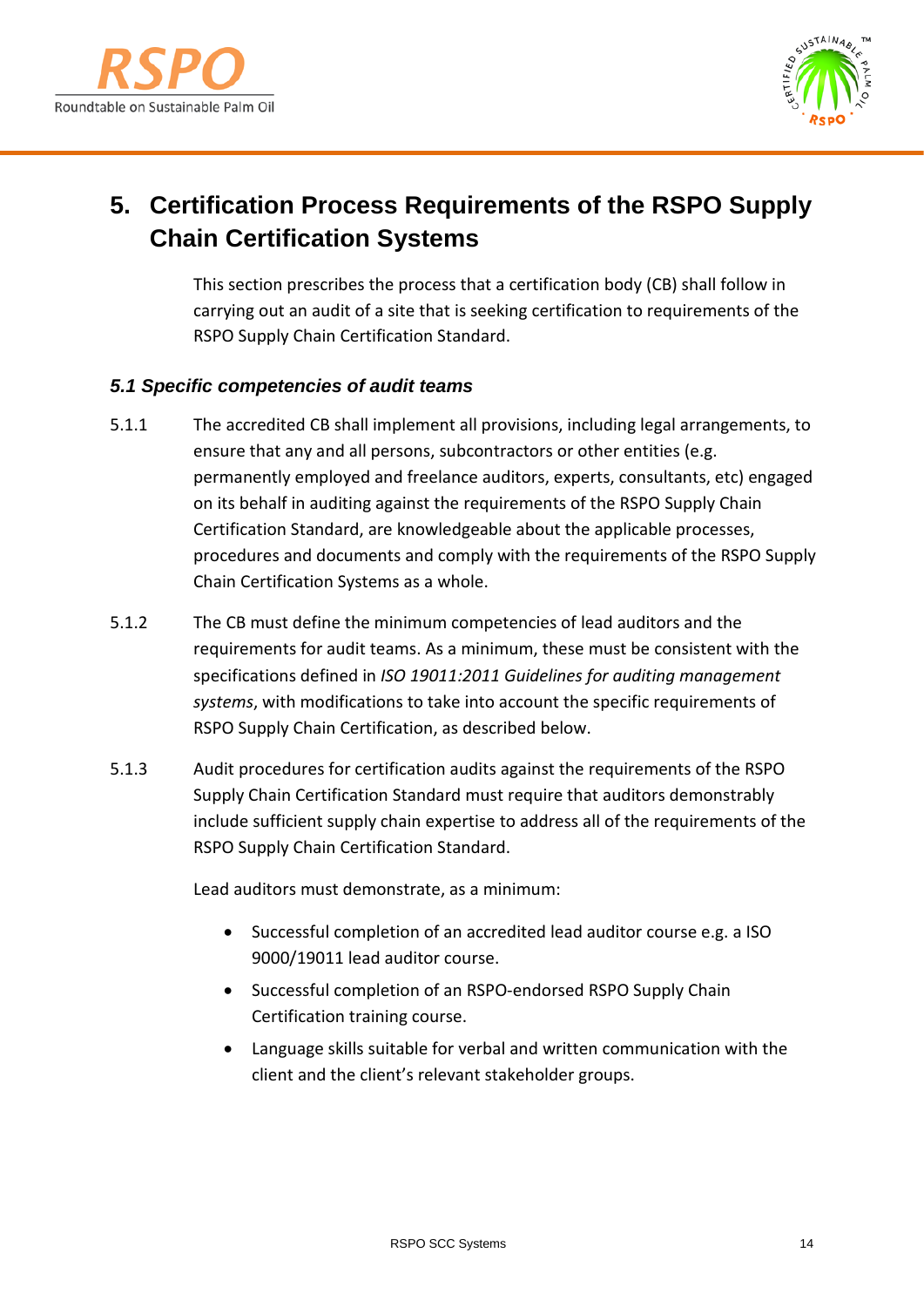



- Field working experience in similar supply chains, or equivalent related to and as necessary for the certification process.
- A supervised period of training in practical auditing by a qualified lead auditor in similar certification schemes (i.e. including traceability), having successfully conducted a minimum of 2 (two) audits at different organizations.

# *5.2 Unit of certification*

- 5.2.1 The General Chain of Custody requirements of the RSPO Supply Chain Standard shall apply to any organization in the supply chain that takes legal ownership and physically handles RSPO Certified Sustainable oil palm products at a location under the control of the organization including outsourced contractors. After the end product manufacturer there is no further requirement for certification.
- 5.2.2 The Supply Chain Certification shall take place at site level. Multi-site certification (Annex 2) or group certification (Annex 3) is possible under specific requirements.
- 5.2.3 Outsourced contractors shall be considered high risk if physically transforming products or if there is a risk of uncontrolled, non-deliberate or accidental crosscontamination resulting in mixing certified with non-certified products.

## *5.3 Audit process requirements*

#### **Client application and contract**

- 5.3.1 The CB shall ensure that any operation seeking or holding certification against the requirements of the RSPO is provided with necessary information concerning the RSPO Supply Chain Certification and the RSPO Rules on Communication and Claims. If potential clients have any further questions concerning the RSPO these shall be directed to the RSPO secretariat.
- 5.3.2 The CB shall enter into a contractual agreement for certification services with an operation seeking or holding certification against the RSPO Supply Chain Standard and maintain a record of any agreement before proceeding with any service provision.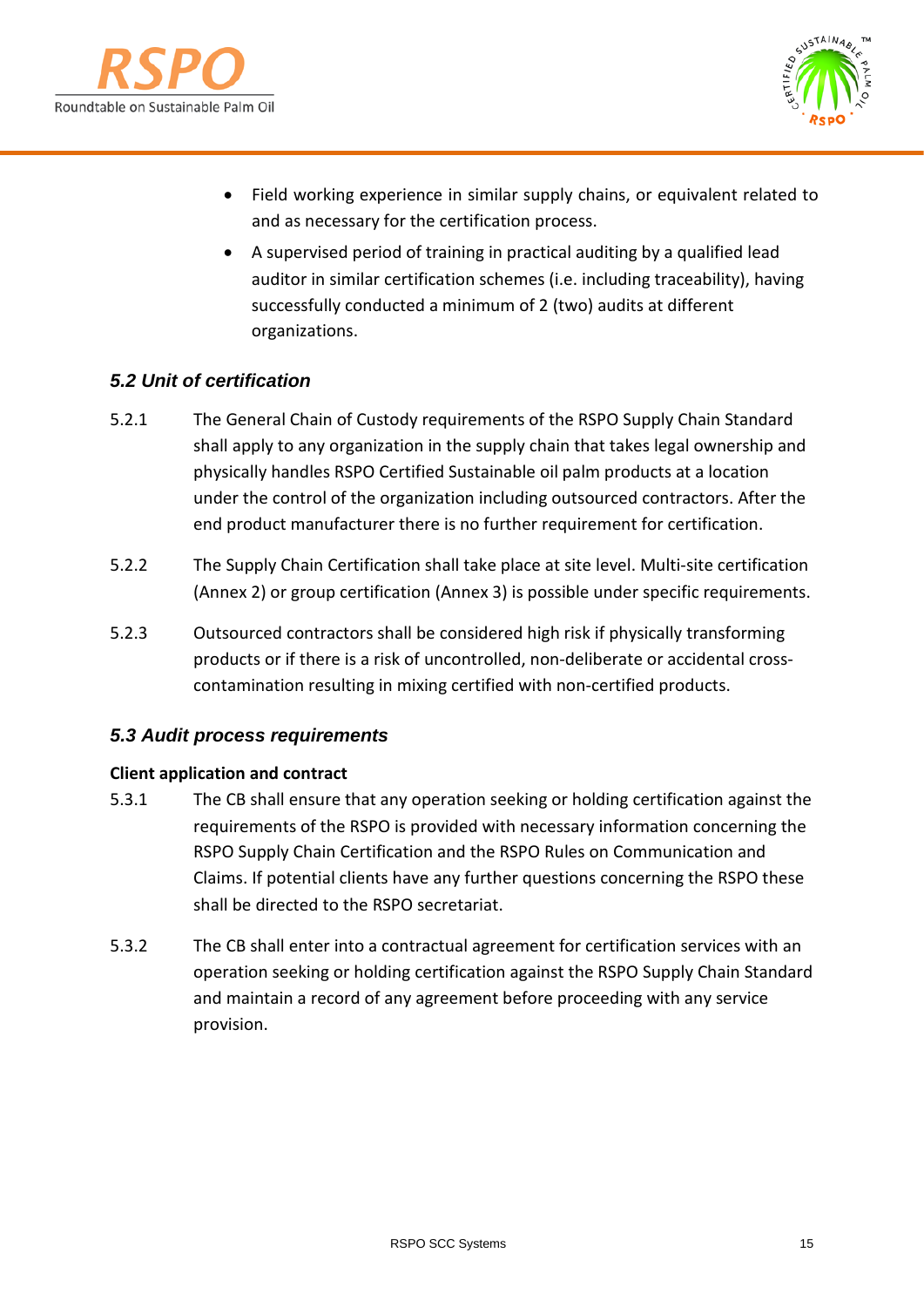



The contracting documents shall specify the scope, duration and costs related to the audit and outline the CB's and client's contractual rights and obligations. This must include the client's right to object to the CB's audit process and this right must be contained in the procedures of a CB. The contractual agreement shall include relevant provisions on confidentiality and declarations of interest.

#### **Audit planning**

- 5.3.3 The CB shall plan the on-site audit, consistent with the guidelines defined in *ISO 19011:2011*.
- 5.3.4 The CB may synchronise and combine RSPO Supply Chain audits with other on-site audits (such as food safety, quality, etc) where possible and appropriate.
- 5.3.5 Certification bodies shall recognize certificates previously issued under RSPO Supply Chain Certification Systems by other RSPO accredited CBs.

#### **Certification audit**

- 5.3.6 The audit shall start with an opening meeting during which the lead auditor shall inform the certification applicant about the certification process, agree logistics for the audit, confirm access to all relevant documents, field sites and personnel, explain confidentiality and conflicts of interest and agree on the timing of the closing meeting.
- 5.3.7 The CB shall review the management documentation of the applicant to ensure that all elements fully meet the requirements of the RSPO Supply Chain Certification Standard. The certification body shall clarify any issues or areas of concern with the operation seeking or holding certification. Internal audits shall be fully planned and underway before certification is awarded.
- 5.3.8 The certification audit shall review whether the organizational systems, the management systems and the operational systems, including any documented policies and procedures of the operation seeking or holding certification, are sufficient and adequately implemented to meet the intent and requirements of the RSPO Supply Chain Certification Standard.

In cases where an operation seeking certification outsources activities to independent third parties, the auditor or CB will assess whether a visit to the subcontractor is required. If the outsourced contractor holds RSPO certification then it does not require an additional audit.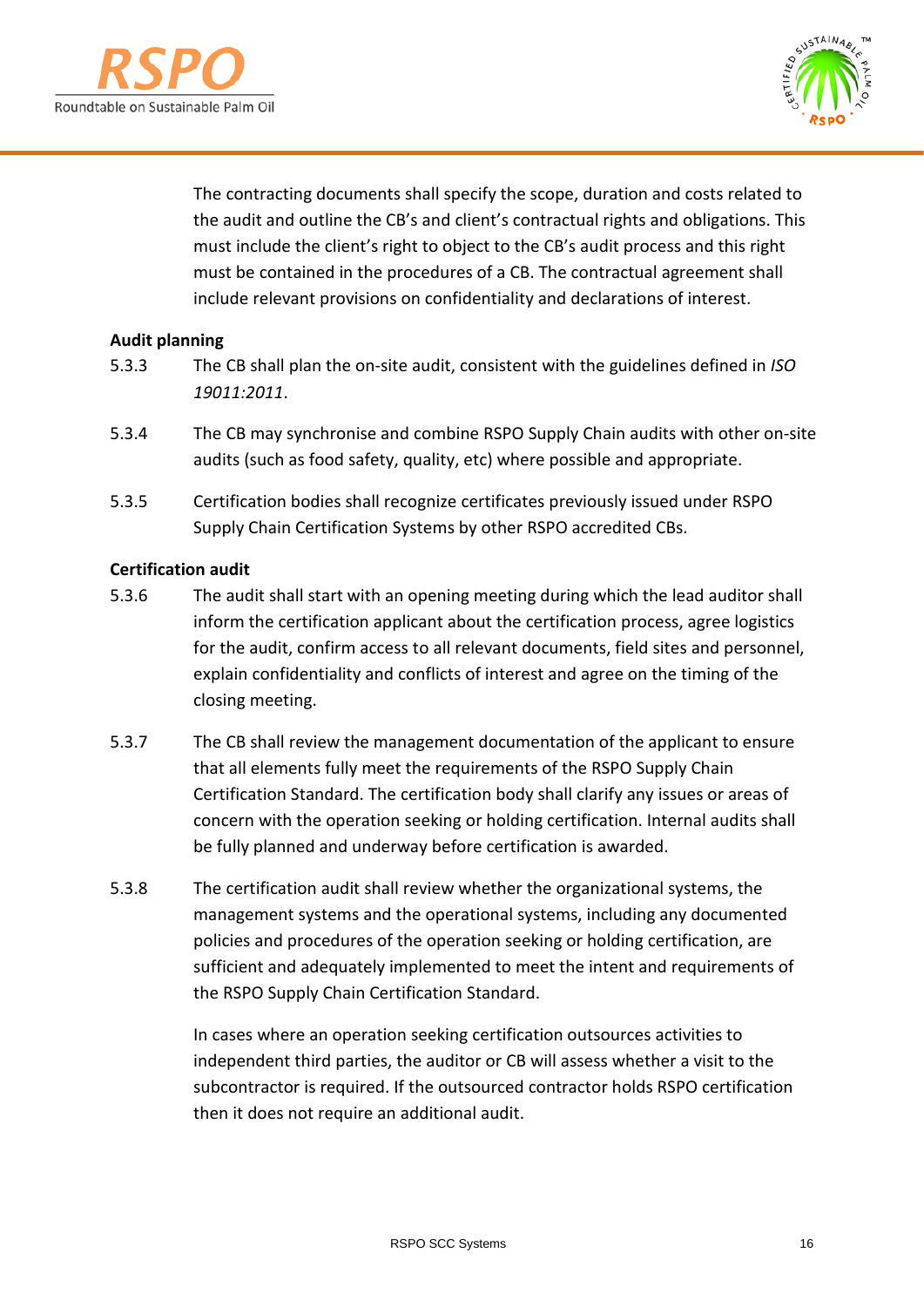



- 5.3.9 The certification audit shall review pertinent RSPO Supply Chain records relating to the receipt, processing and supply of certified oil palm products.
- 5.3.10 The CB shall verify compliance of all activities conducted by subcontractors engaged by an operation seeking or holding certification with the intent and requirements of the RSPO Supply Chain Certification Standard.
- 5.3.11 At the conclusion of the certification audit the CB auditor shall conduct a closing meeting with the client's representative(s). During the closing meeting the CB shall ensure that:
	- The client is informed that until they receive written confirmation of their RSPO Supply Chain certification registration and its expiry date that they are not certified and cannot make any claims concerning certification.
	- The client is made aware of the findings of the audit team including any deficiencies which may result in a negative certification decision, or which may require further actions to be completed before a certification decision can be taken.
	- A detailed record is compiled of the closing meeting including:
		- − a list of the participants in the meeting;
		- − a detailed description of the information supplied to the operation seeking or holding certification;
		- − any information additionally supplied by the operation; and
		- − any other information exchanged, including a written record of the notice that the findings of the audit team are tentative pending review and decision making by the duly designated representatives of the CB.
	- The record of the closing meeting shall be signed (including by electronic signature) by the lead auditor and the most senior relevant management representative of the operation seeking or holding certification.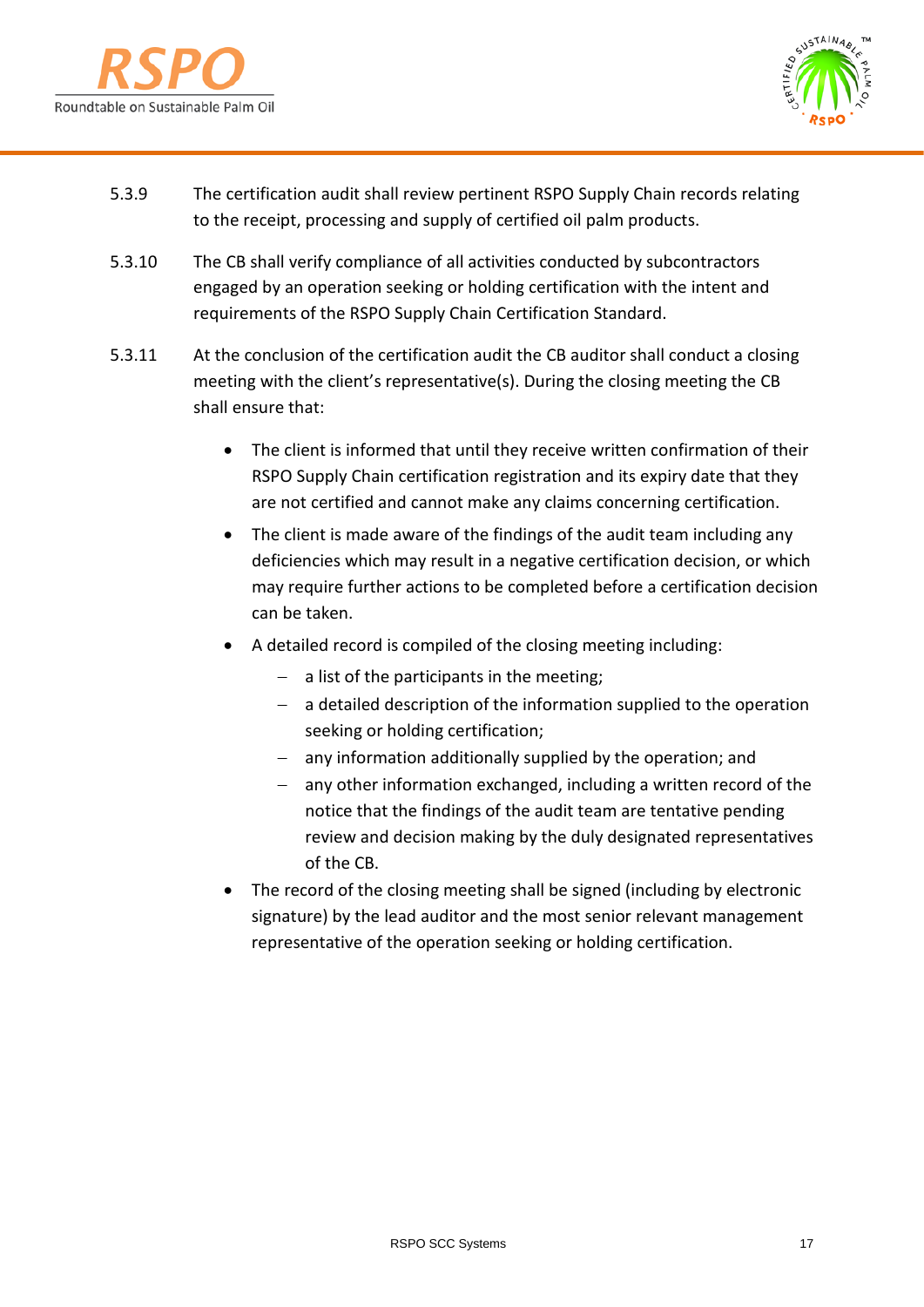



#### **Multi-site and group certifications**

- 5.3.12 Multi-site and group certifications are permitted under certain circumstances. If a multi-site certification or audit is conducted all rules in Annex 2 apply. If a group certification or audit is conducted all rules in Annex 3 apply.
- 5.3.13 When a multi-site or group certification or audit is conducted the auditor(s) shall determine that the client's management system is adequate to ensure all sites under its control meet the RSPO Supply Chain Certification Standard and the intent thereof. A multi-site or group certification will only be awarded if:
	- The client's management system demonstrates it ensures compliance with the RSPO Supply Chain Certification Standard for all sites under its management; and
	- Compliance with the RSPO Supply Chain Certification Standard is established in all of the sites included in the audit sample.

#### **Results**

- 5.3.14 The CB auditor shall prepare a certification report on the certification process against the requirements of the RSPO Supply Chain Certification Standard (see Annex 1 for minimum report content requirements).
- 5.3.15 All non-conformances shall be addressed to the satisfaction of the CB by the operation before certification is granted by the CB. If non-conformances are not addressed within 3 (three) months of the audit, a full re-audit shall be required. The CB shall assess the effectiveness of the corrective and/or preventive actions taken before closing out the non-conformances.
- 5.3.16 Non-conformities raised later against a certified organization are serious and the integrity of the RSPO Supply Chain Certification is at risk. A maximum of one month is to be given to the certified organization to satisfactorily address the nonconformance. The CB shall assess the effectiveness of the corrective and/or preventive actions taken. Should the non-conformance not be addressed within the one month maximum timeframe, a suspension or withdrawal of the certificate and a full re-audit shall be necessary.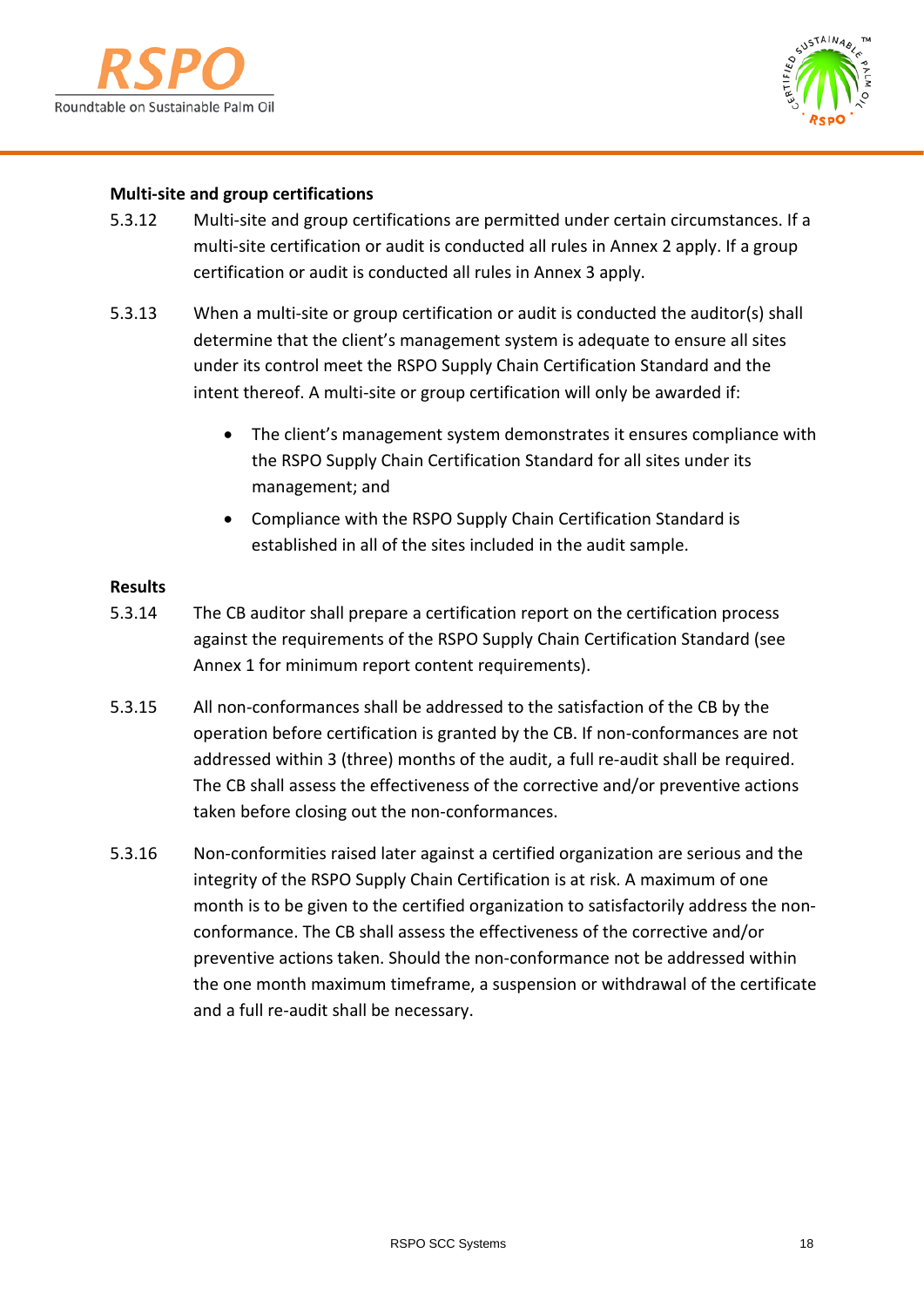



- 5.3.17 Where objective evidence indicates that there has been a demonstrable breakdown in the supply chain caused by the certified client's actions or inactions, and that oil palm products have been or are about to be shipped which are falsely identified as RSPO certified product, then immediate action shall be taken by the CB, and the RSPO Supply Chain certification shall be suspended until such time that the situation has been addressed. It is a requirement that the CB informs RSPO within 24 hours of the decision to suspend certification.
- 5.3.18 If no non-conformances are observed at an audit or when the corrective action plan has satisfactorily addressed raised non-conformance(s), the client shall be recommended for (re-)certification.
- 5.3.19 If certification is suspended or removed, for example on the basis of lack of effective corrective actions, the site shall inform their supply chain customers within 3 (three) business days.
- 5.3.20 The CB shall forward the audit report to RSPO within 2 (two) weeks of closure of any non-conformance.

#### **Certification awarded**

- 5.3.21 The supply chain CB shall fill out the Certificate Template (Annex 4 of this document) and develop a Supply Chain Certification Report according to Annex 1 of this document.
- 5.3.22 The CB shall send a copy of the certificate and the Supply Chain Certification Report to the RSPO secretariat by uploading to the RSPO IT platform upon granting certification to the company.
- 5.3.23 The RSPO will upload the certificate on the RSPO website within 1 (one) working week. See RSPO website [www.rspo.org](http://www.rspo.org/) for contact details.
- 5.3.24 The validity of certificates shall be 5 (five) years with annual surveillance.

#### **Surveillance audits**

5.3.25 Surveillance audits must be conducted within 12 months of the previous audit. If a surveillance audit is not conducted within 12 months, the CB will notify the organization and RSPO that the certificate will be suspended.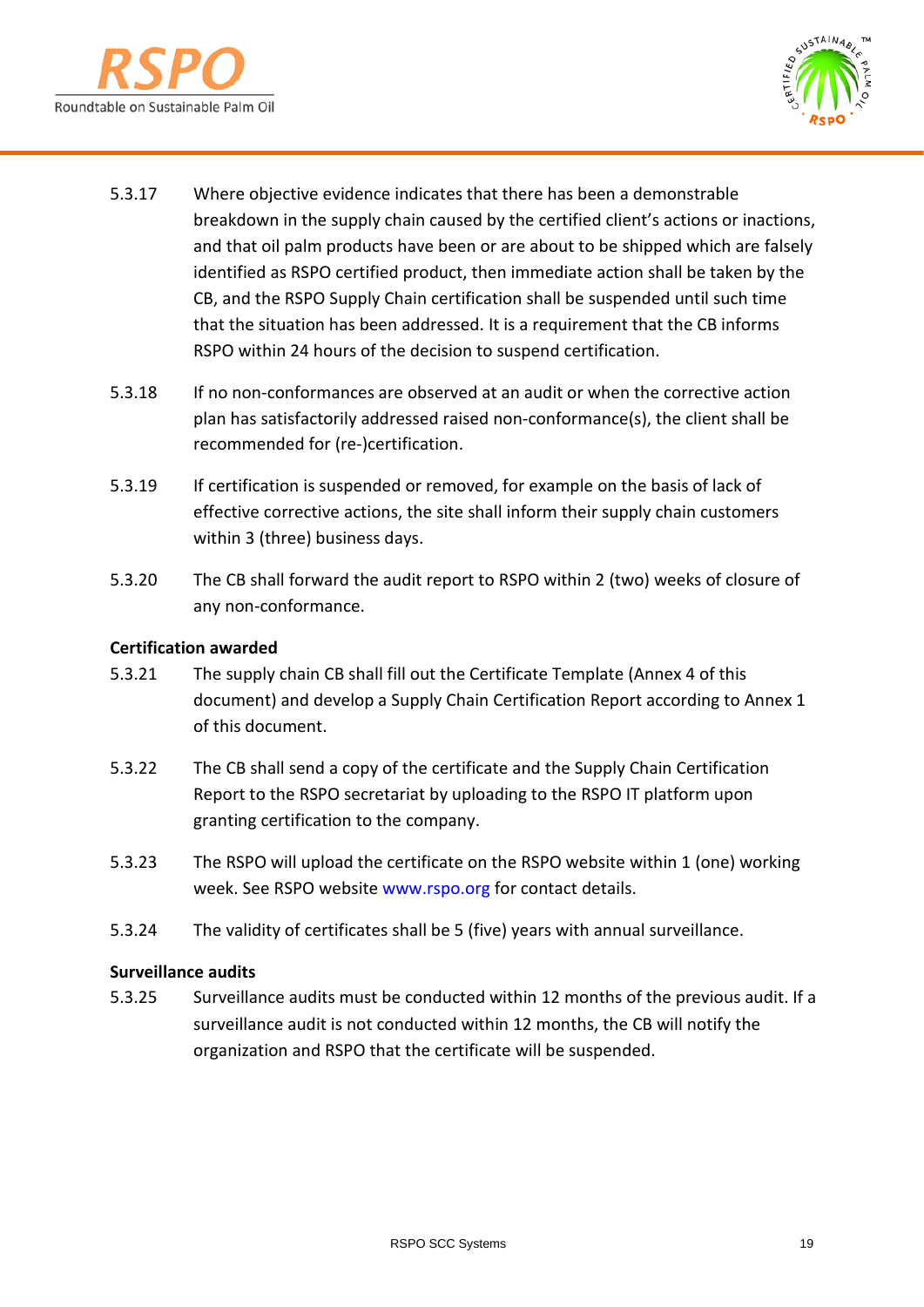



- 5.3.26 The surveillance audit shall review whether the organizational systems, the management systems and the operational systems, including any documented policies and procedures of the operation holding certification, are sufficient and adequately implemented to meet the intent and requirements of the RSPO Supply Chain Certification Standard. In cases where an operation holding certification outsources activities to independent third parties, the auditor or CB will assess whether a visit to the subcontractor is required.
- 5.3.27 The surveillance audit shall review pertinent RSPO Supply Chain records relating to the receipt, processing and supply of certified oil palm products. These records shall be reviewed retrospectively to the date of the previous audit.
- 5.3.28 In order to maintain continuity of certification a full re-audit shall take place before the end of the certification period.
- 5.3.29 At the surveillance audit the CB shall verify the company's annual summary records to determine whether more RSPO certified oil palm products have been claimed than purchased within a specified period. The CB shall confirm the amounts purchased and claimed as part of its audit report. The CB shall confirm the correct membership category for the organization.
- 5.3.30 For mill audits only, the CB shall assess whether an interim visit is required to confirm quantities if a site has informed them of a projected overproduction.
- 5.3.31 For mill audits only, if the higher production volume is confirmed to be correct the CB shall provide the information to the RSPO IT platform.
- 5.3.32 To minimize costs and complexity for palm oil 'micro users' (organizations which use a very low level of palm oil, ie less than 1000KG of palm oil per annum) and to encourage their use of sustainable palm supply chains, these organizations will submit a self-declaration form to the RSPO instead of undergoing surveillance audits. Initial certification audits and recertification audits shall take place as normal.

# *5.4 Transfer of certification body*

- 5.4.1 The new CB shall officially communicate with the previous CB.
- 5.4.2 The new CB shall be provided with the previous audit report, including details of any non-conformances.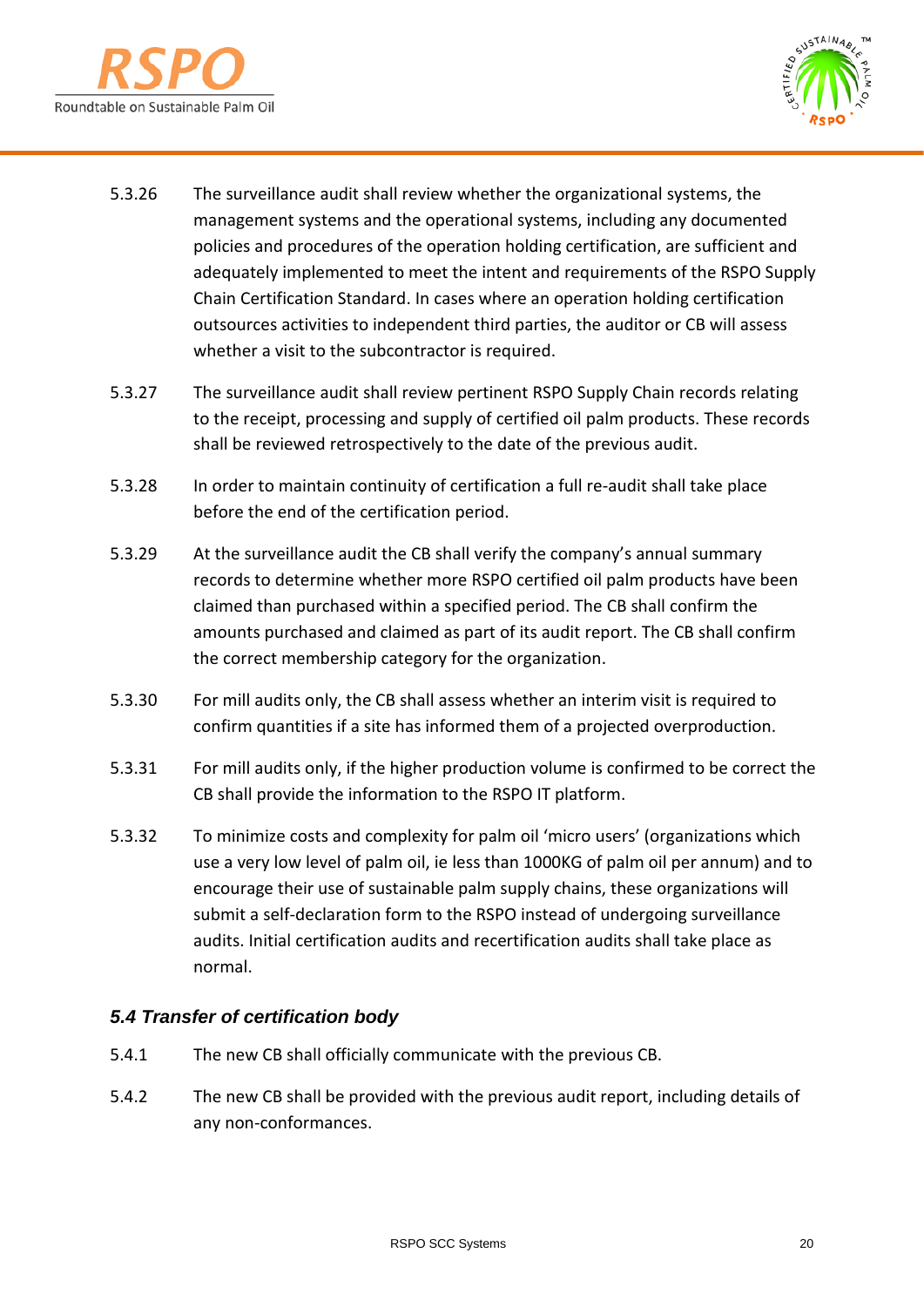



- 5.4.3 Transfer of CB shall not be permitted until all non-conformances are closed or all financial obligations have been met.
- 5.4.4 After reviewing the documentation, a new certificate shall be issued to the company by the new CB maintaining the previous expiry date. Upon issuance of the new certificate RSPO shall be informed.

# *5.5 Public availability of documentation*

- 5.5.1 The following documents shall be made publicly available by the CB and/or the RSPO upon request (and made available on the applicable website), as indicated:
	- RSPO Supply Chain Certificate of compliance (RSPO).
	- Procedures of the Certification Body for complaints and grievances and appeals, including resolution mechanisms (CB).
	- The register of certified organizations, which must include details of the scope of each certificate, i.e. which sites and/or processes are approved (RSPO).

# *5.6 Conflict of interest*

- 5.6.1 Procedures for identifying and managing conflicts of interest must include provision for a specific independent committee, set up by the CB. The independent committee must consist of at least 3 (three) external members, and must meet at least annually with managers of the CB to formally review the CB's performance in this respect.
- 5.6.2 Certification bodies and members of audit teams must have maintained independence from the company or family of companies for a minimum of 2 (two) years to be considered not to have a conflict of interest. Independence in this context means neither having any family/personal relationships with people within the organization, nor having been employed in or by the organization being assessed, nor undertaking any consultancy activities or other service provision except for certification or verification activities.
- 5.6.3 The CB shall not offer certification audits or surveillance audits for any organization to which it has provided management advice or technical support related to the scope of RSPO certification, or with whom it has any relationship which creates a threat to impartiality. This excludes the provision of RSPOendorsed training.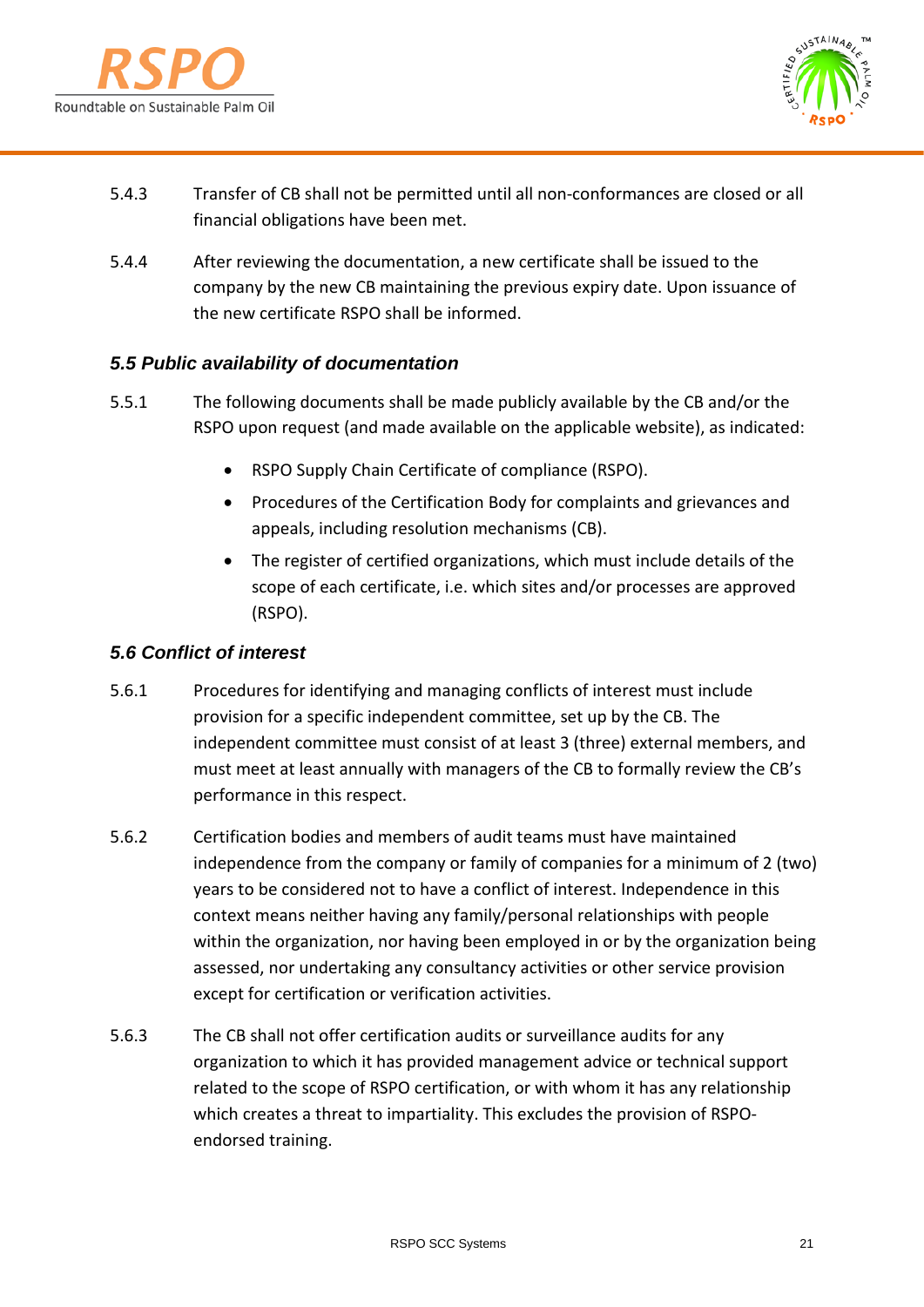



- 5.6.4 Records of the conflict of interest committee's discussions, recommendations and consequent corrective actions must be maintained for at least 5 (five) years.
- 5.6.5 Any person or entity engaged by the CB or the CB itself shall:
	- Declare any and all interests which may potentially affect the certification process and/or which could possibly constitute a conflict of interest, in advance of engaging in a certification process against the requirements of the RSPO Supply Chain Certification Standard.
	- Report any circumstance or pressure that may influence its independence or confidentiality immediately to the executive management of the CB. The executive management of the CB shall notify the RSPO and its chosen accreditation body of any such report and ensure that any such report is included in the certification report of the certification process and in the file of the client.
	- Only engage in services for a client if the CB can demonstrate that it has not engaged in certification of the same client against the RSPO Supply Chain Certification Systems. Doubtful cases shall be discussed with RSPO, prior to engaging with the client.
- 5.6.6 The CB procedures must include the contractual obligation for all personnel including subcontracted personnel such as consultants contributing to certification decisions to disclose in writing to the CB all possible and actual conflicts of interest, at the time that the conflict or possibility of conflict becomes evident. Note: a relationship that threatens the impartiality of the CB can be based on ownership, governance, management, personnel, shared resources, finances, contracts, marketing and payment of a sales commission, or any other inducement for the referral of new clients etc. (See IAF definition of related body.)

## *5.7 Mechanisms for complaints and grievances*

5.7.1 Procedures must include a mechanism for complaints, grievances and appeals concerning certified organizations that is open to any interested party.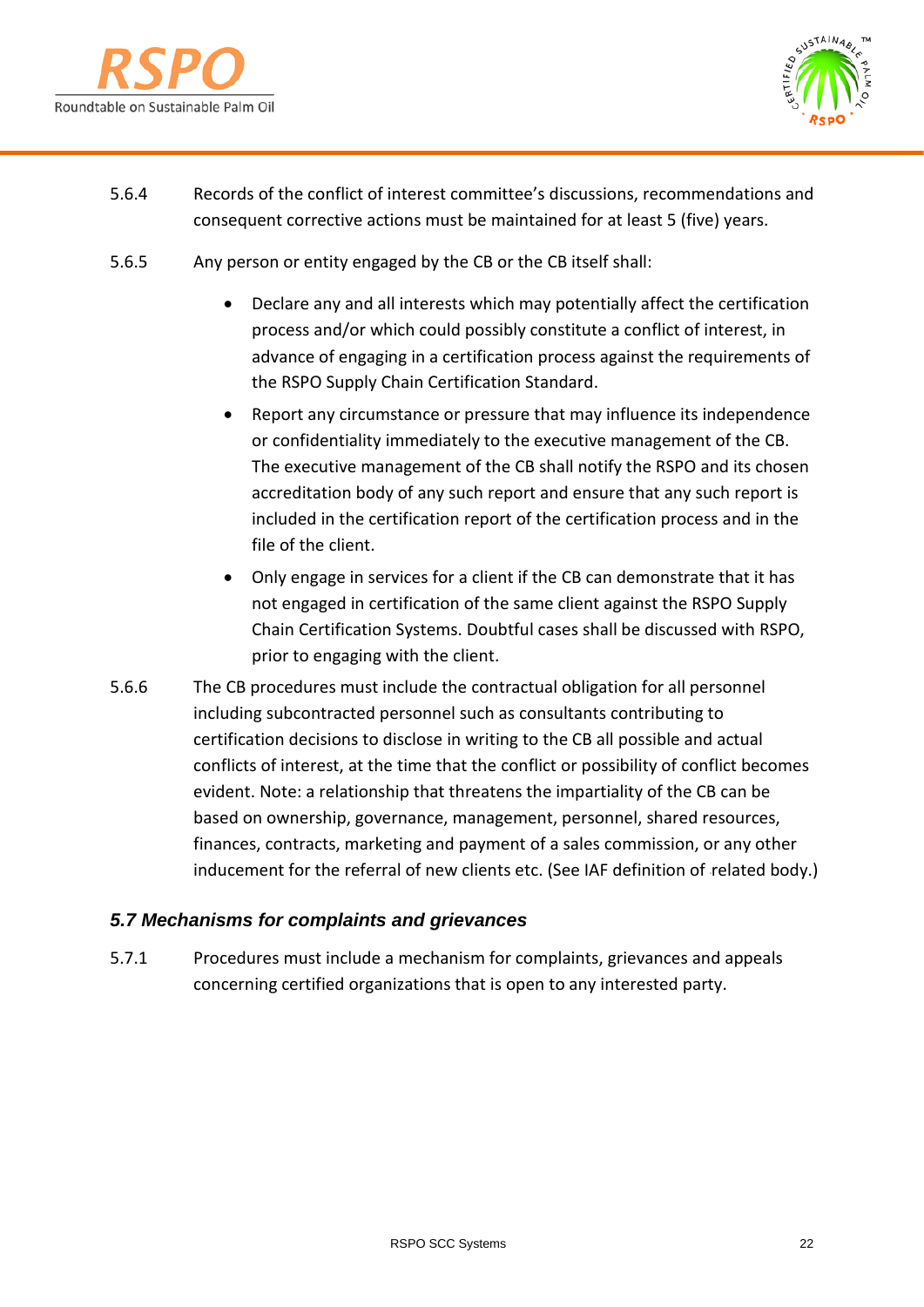



# *5.8 Control of claims*

5.8.1 Certification audit and surveillance procedures must include provision for ensuring compliance with RSPO requirements for the control of claims, as detailed in RSPO Rules on Communication and Claims. If multiple Supply Chain models are used in parallel, a sample of claims relating to the use of RSPO Certified Sustainable oil palm products needs to be checked.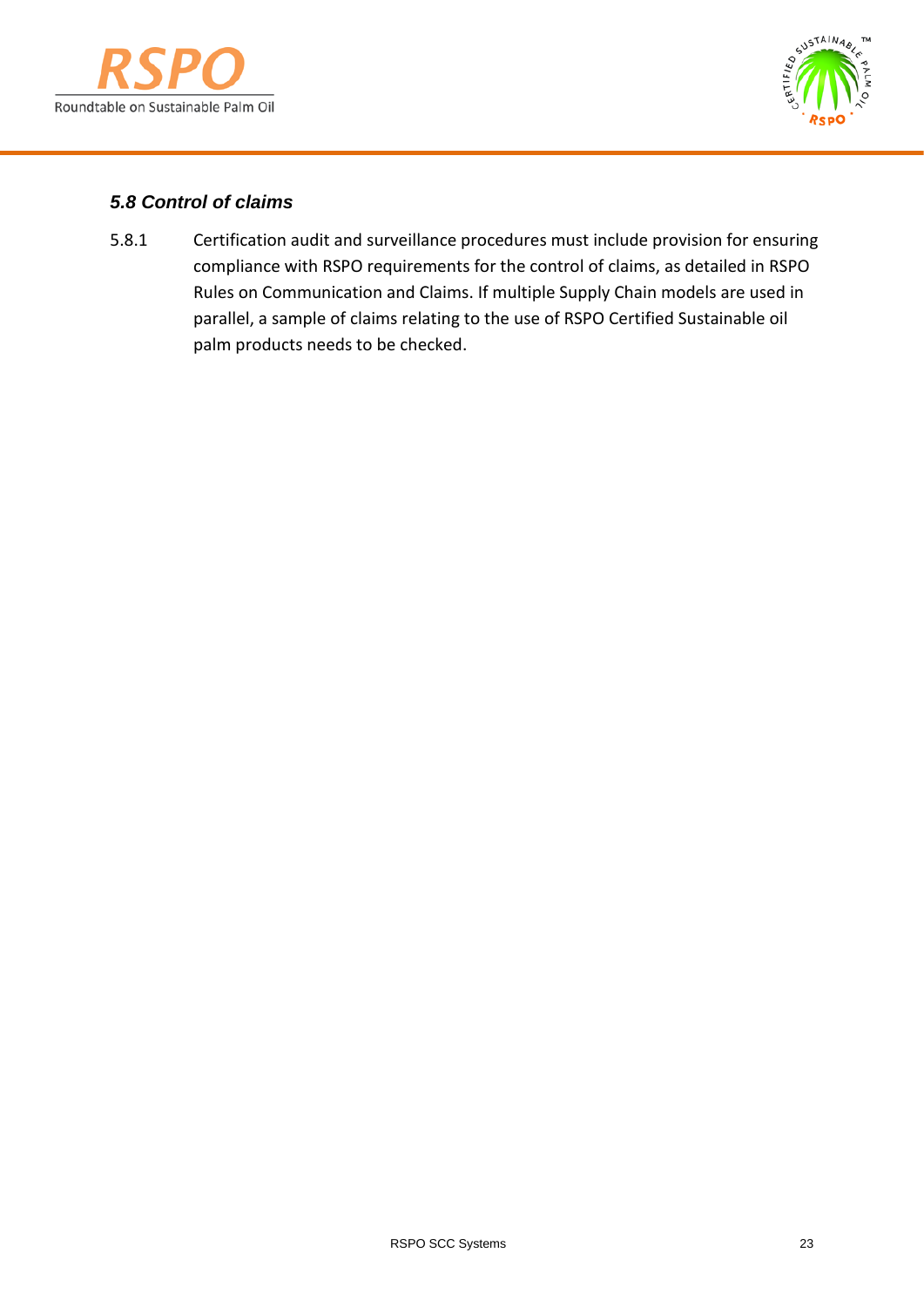



# <span id="page-23-0"></span>**Annex 1: Supply Chain Certification Report**

# *A.1.1 Content requirements*

The audit report may be a compilation of several documents. The auditor shall include the following minimum content requirements when preparing a supply chain certification report:

| <b>Certified company</b>          | Name, RSPO member number, and address of the     |  |  |
|-----------------------------------|--------------------------------------------------|--|--|
| details                           | operation certified and all relevant sites of    |  |  |
|                                   | operation(s) seeking or holding certification    |  |  |
|                                   | including contact details of the management      |  |  |
|                                   | representative responsible for overseeing the    |  |  |
|                                   | certification process and parent company if any. |  |  |
| <b>Certification body details</b> | CB certificate number, date of accreditation.    |  |  |
| <b>Summary</b>                    | A summary of the report, including a brief       |  |  |
|                                   | description of the scope of the certification.   |  |  |
| Certificate details               | Certificate number, validity (start date and end |  |  |
|                                   | date), and date of first certification.          |  |  |
| <b>Background to the report</b>   | a) Author(s):                                    |  |  |
|                                   | The name(s) of the auditor(s)                    |  |  |
|                                   | The name(s) of the management                    |  |  |
|                                   | representatives of the CB involved in            |  |  |
|                                   | making the certification decision.               |  |  |
|                                   | b) Previous audits (if applicable):              |  |  |
|                                   | Summary of previous certification audits         |  |  |
|                                   | and conclusion, with recommendations or          |  |  |
|                                   | non-conformances.                                |  |  |
|                                   | c) On-site visits:                               |  |  |
|                                   | Itinerary with dates                             |  |  |
|                                   | The main items and places inspected              |  |  |
|                                   | Names and affiliations of people consulted.      |  |  |
|                                   |                                                  |  |  |
|                                   |                                                  |  |  |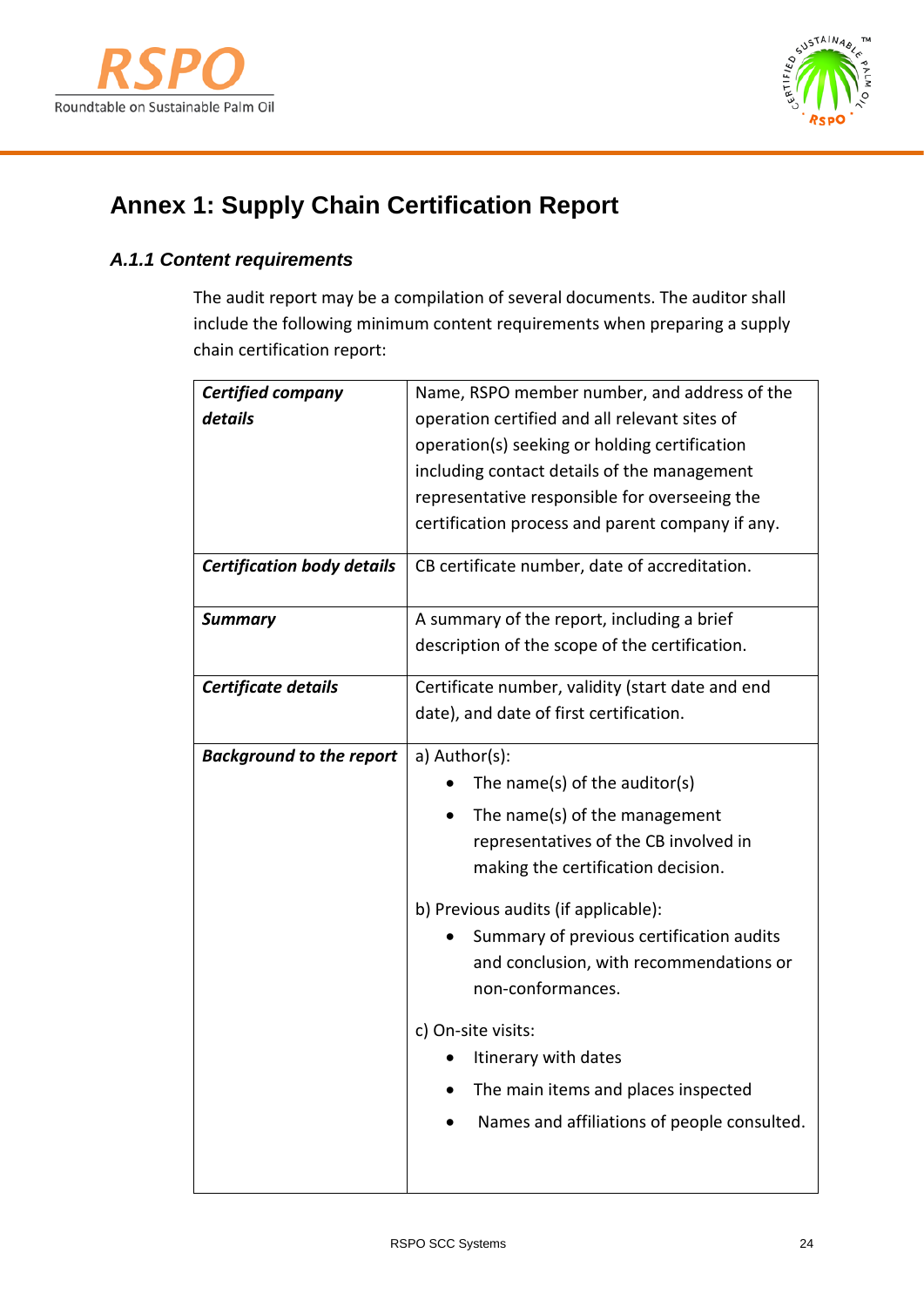



| Scope                                                     | A clear description of the scope of the audit<br>including the supply chain model(s) used.<br>The version of the RSPO Supply Chain Certification<br>Systems implemented by the operation. |
|-----------------------------------------------------------|-------------------------------------------------------------------------------------------------------------------------------------------------------------------------------------------|
| <b>Description of</b><br>operation's management<br>system | A clear description of the organizational systems,<br>management systems and operational systems to<br>ensure compliance with the RSPO Supply Chain<br>Certification Systems.             |
| <b>Certified quantity</b><br>purchased and claimed        | Confirmation of the company's summary of annual<br>certified tonnage of RSPO certified oil palm<br>products purchased and claimed over a specified<br>period.                             |

# *A.1.2 Information requirements*

#### **For the mill**

- Mill capacity (in terms of producing Certified Sustainable Palm Oil (CSPO)) is reported on the front page of the report.
- Records of certified Fresh Fruit Bunches (FFB) received on monthly basis.
- Records of CSPO and certified Palm Kernel (PK) produced.
- Records of CSPO and certified PK sold (under book and claim and RSPO IT platform system) to each buyer.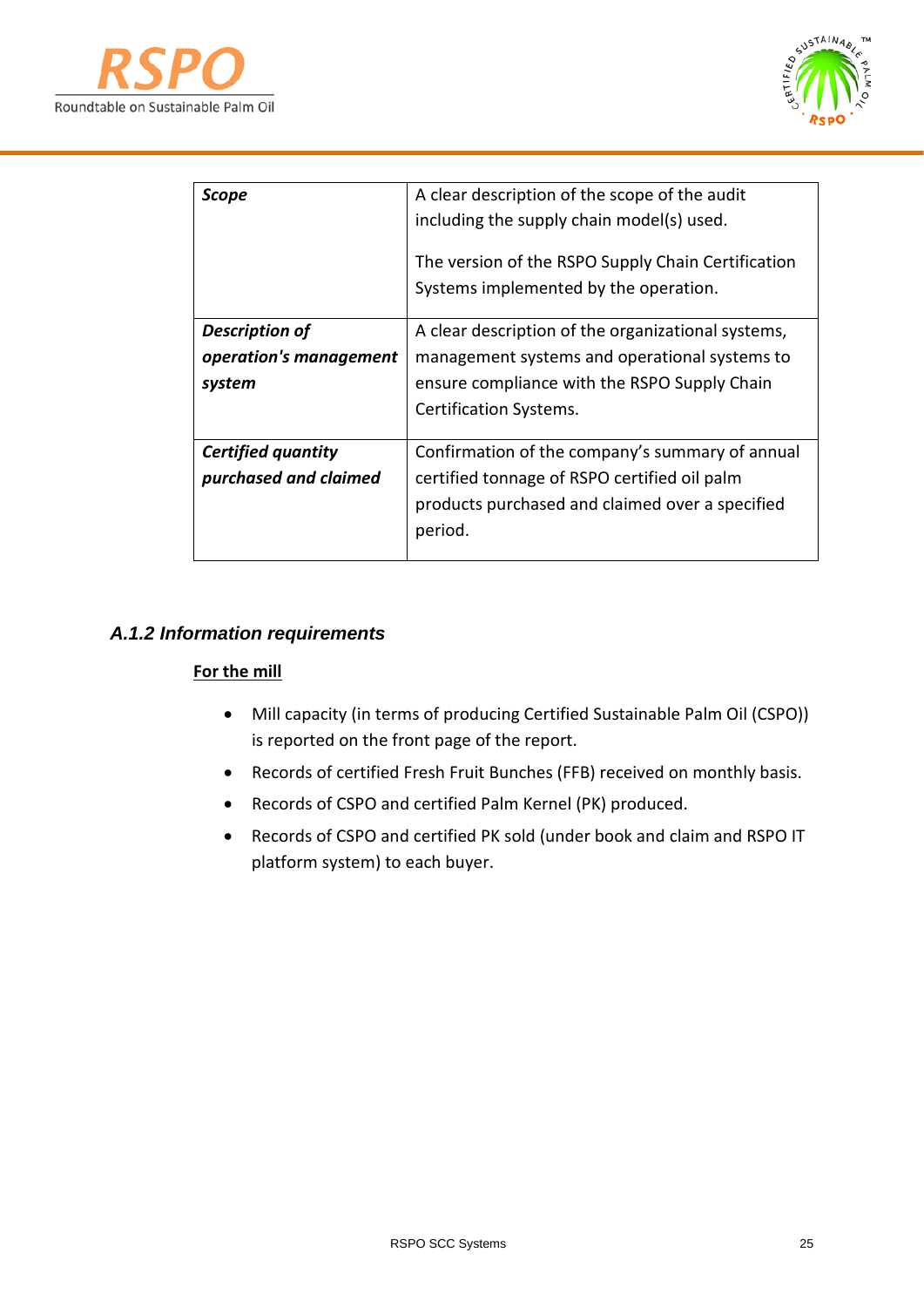



# **For the refinery, manufacturer etc.**

This data can be aggregated over a year.

• Record of raw material purchased/received

| Supplier | <b>RSPO</b><br>certificate<br>number | Product | Volume |
|----------|--------------------------------------|---------|--------|
|          |                                      |         |        |
|          |                                      |         |        |

• Record of oil palm product sold

| <b>Buyer</b> | <b>RSPO</b> | Product | Volume |
|--------------|-------------|---------|--------|
|              | certificate |         |        |
|              | number      |         |        |
|              |             |         |        |
|              |             |         |        |
|              |             |         |        |
|              |             |         |        |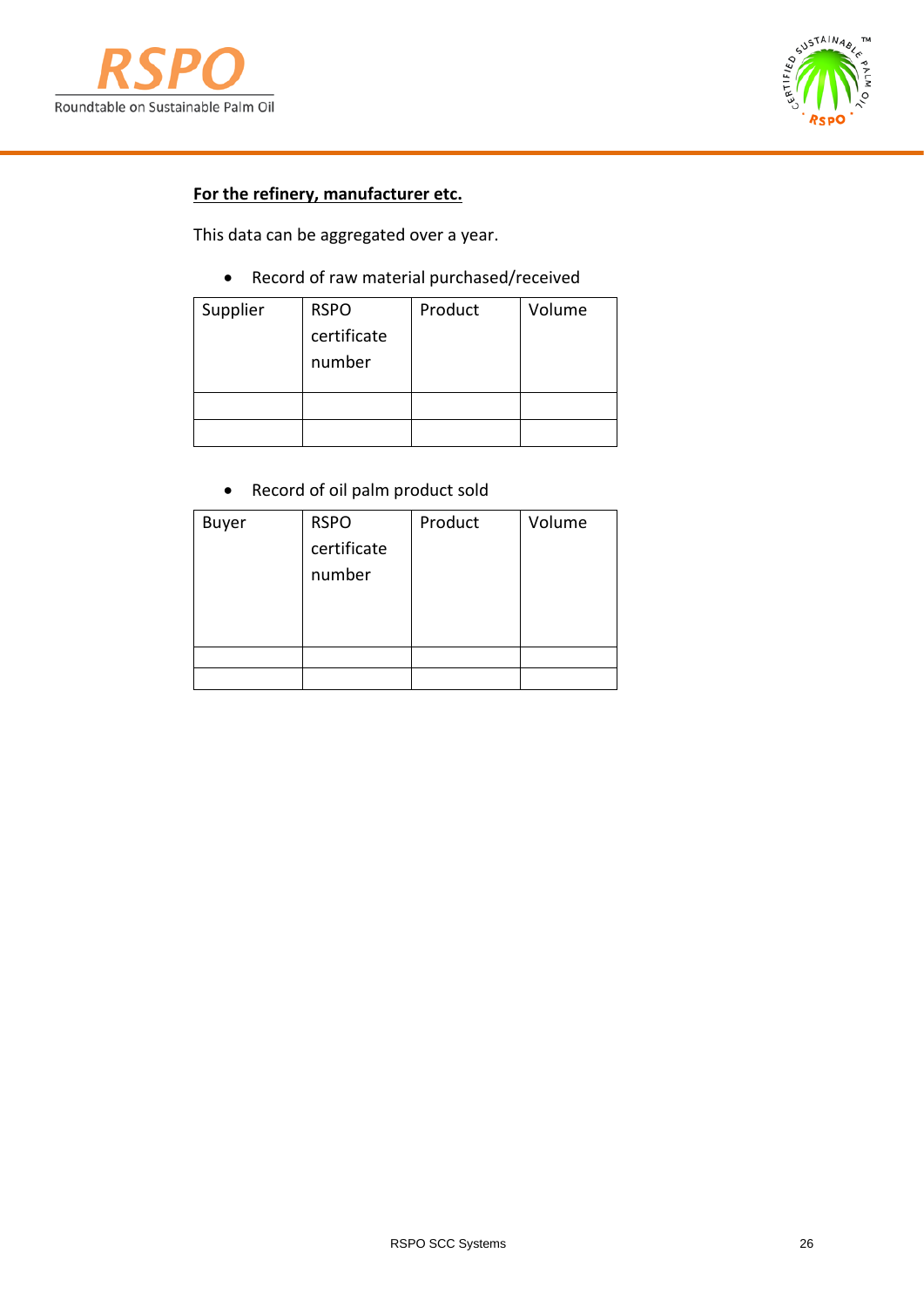



# <span id="page-26-0"></span>**Annex 2: Multi-site certification**

# *A.2.1 Criteria for eligibility*

- All facilities included in the multi-site certification shall be represented by a Central Office.
- The Central Office shall document and implement clear rules regarding eligibility for the participation of sites in the certificate.
- Multi-site certification is not restricted to a single country and can be performed across borders.

# *A.2.2 Criteria for operation*

- The RSPO Supply Chain Certification must be run from one identified site i.e. the Central Office.
- All participating sites shall have a legal and/or contractual relationship with the Central Office.
- A common centrally administered and documented internal control and reporting system shall be used and monitored by the Central Office.
- The Central Office shall appoint a management representative with overall responsibility for ensuring that all operational units comply with the RSPO supply chain certification requirements. Internal audits of all sites/ operations will be carried out on an annual basis and will be reviewed and recorded at the Central Office.
- Different operations within the multi-site certification will be grouped by sets. The main sets will operate a common management system and may be classified as follows:
	- − Milling
	- − Refining
	- Transport and distribution
	- Processing (including secondary processing after the refinery)
	- Production (final manufacture of end product)
	- − Blending
	- − Outsourcing (tank farms etc).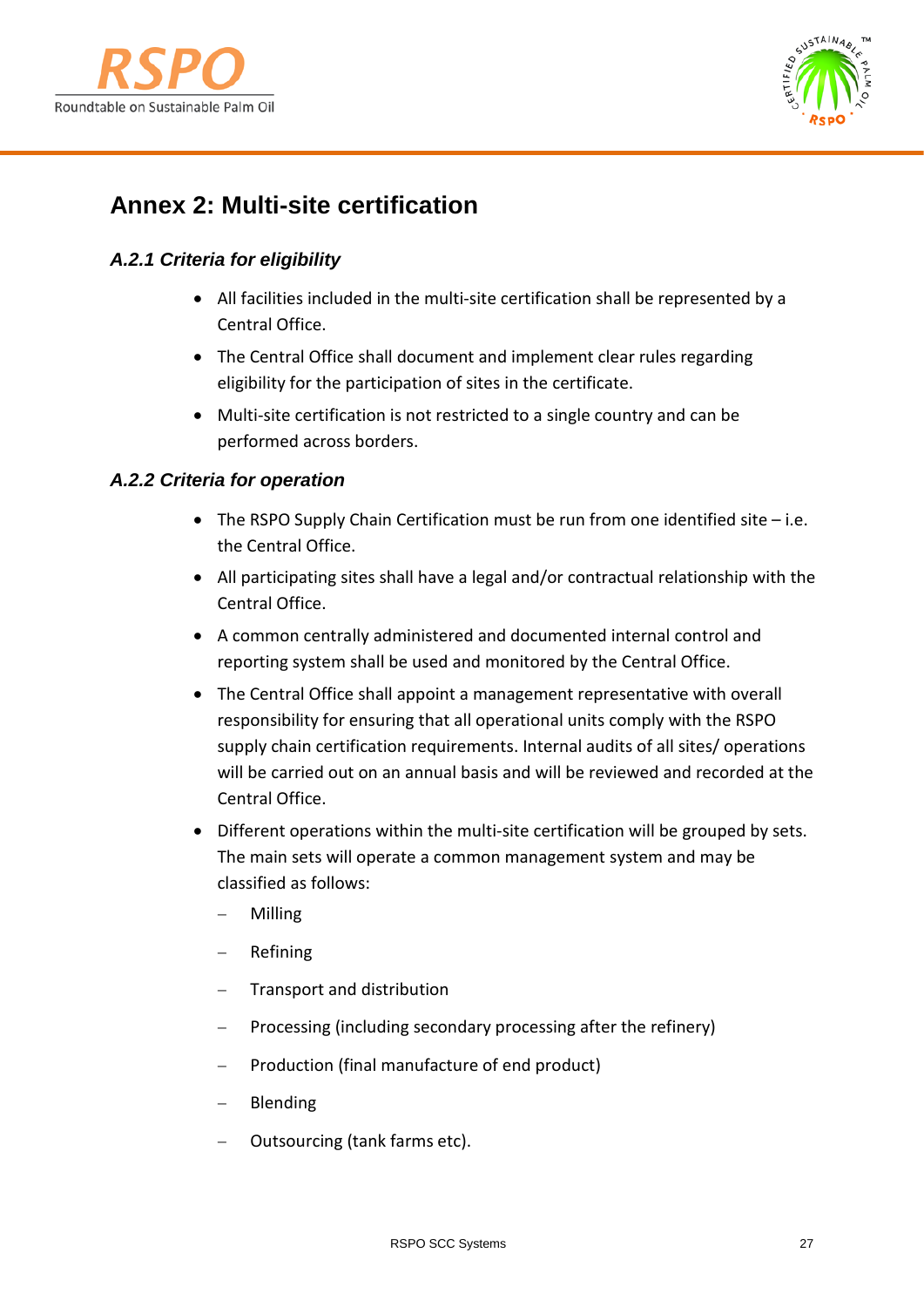



- At least one site from each set shall be included in an audit sample.
- An audit of Central Office functions will also be conducted at least once per annum.

#### *A.2.3 Certificates*

- Certificates of compliance to the RSPO SCCS Multi-site Certification System will be awarded to companies who have been audited by the certification body (CB) and who have demonstrated full compliance with this system.
- The certificate will be issued in the name of the Central Office, listing all other companies/operations/sites.
- Certificates will be valid for a period of 5 (five) years and subject to annual surveillance audits.

#### *A.2.4 Sample audit formula*

#### **Certification audit**

Square root of the total number of participating sites, rounded up to the next whole number, plus Central Office.

#### **Surveillance audit**

Square root of the total number of participating sites, multiplied by a coefficient of 0.6 rounded up to the next whole number, plus Central Office.

#### **Re-certification audit**

Square root of the total number of participating sites, multiplied by a coefficient of 0.8 rounded up to the next whole number, plus Central Office.

#### *A.2.5 Scope extension*

To add a site into an existing multi-site certification:

- Square root of number of participating sites to be added, rounded up to the next whole number, plus Central Office functions.
- Internal audits of the sites that are to be added must be completed prior to adding to the multi-site certification.
- If the multi-site scope extension is combined with the existing surveillance audits then this will be in addition to existing audit requirements (i.e.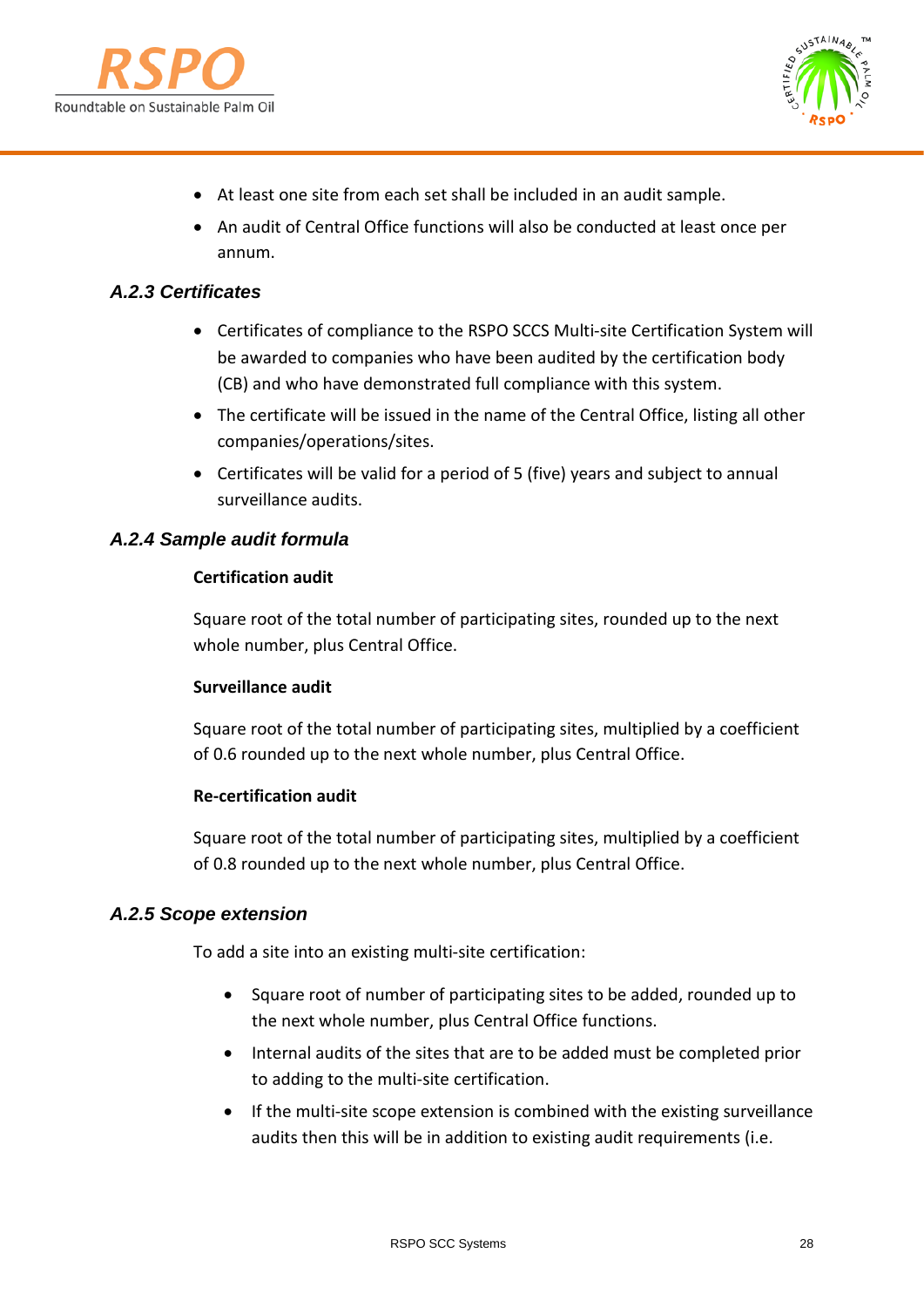



additional audits will be needed to account for these additions, no matter how many audits already take place).

# *A.2.6 Suspension/removal*

If there is a non-conformance at one site this can lead to suspension of the whole multi-site certificate. The certificate holder has the option to voluntarily remove that site from the multi-site certificate.

To add the site back in, scope extension rules apply (see section A.2.5 on Scope extension, above).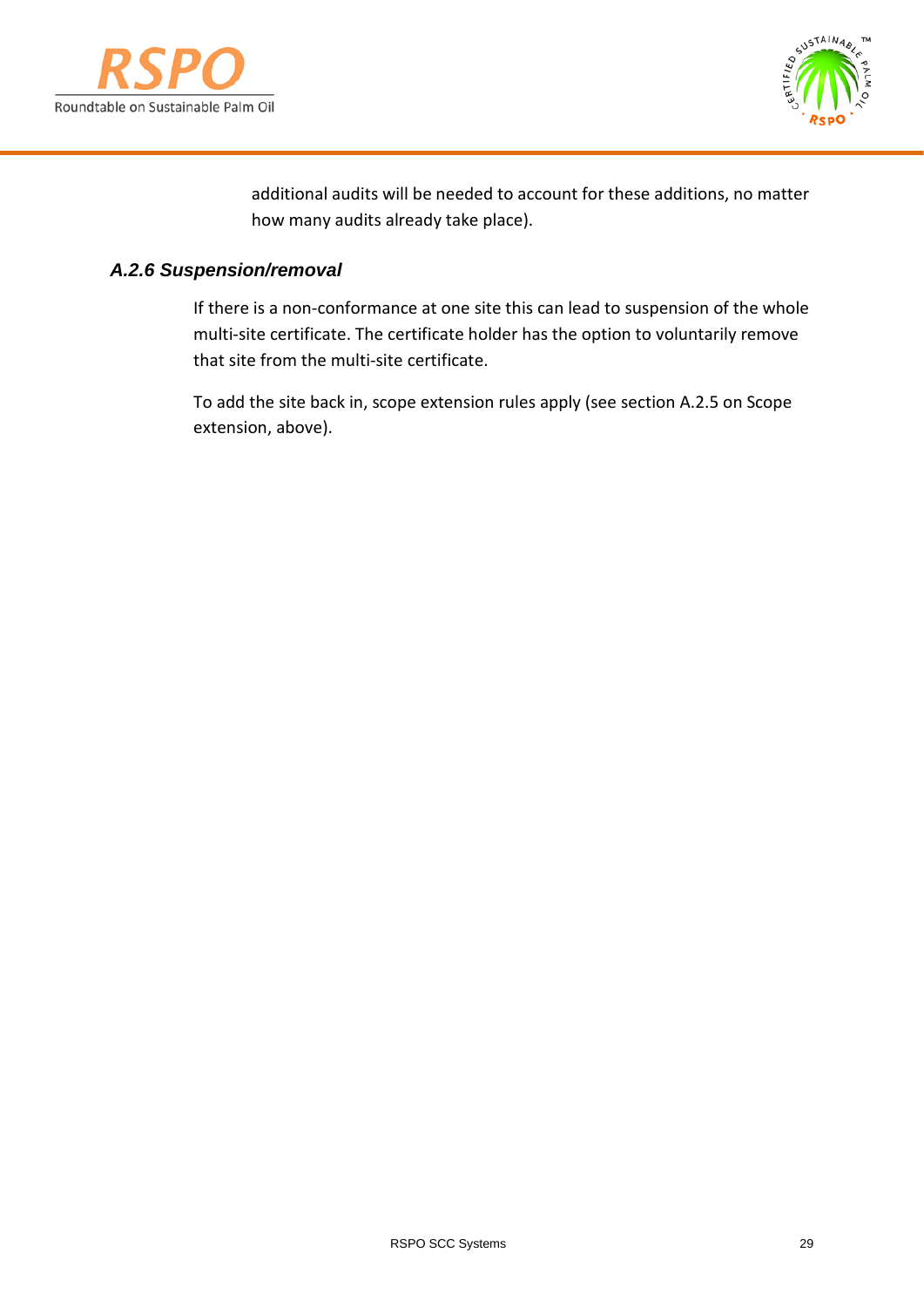



# <span id="page-29-0"></span>**Annex 3: Group certification**

# *A.3.1 Criteria for eligibility*

- All sites included in the group certification shall be represented by a Group manager.
- The Group manager shall document and implement clear rules regarding eligibility for the participation of sites in the certificate.
- Group certification is not restricted to a single country and can be performed across borders.
- Group members must be:
	- − Separate legal entities
	- − Use up to 500 MT of oil palm products per year
	- Employ a maximum of 100 employees.

#### *A.3.2 Criteria for operation*

- The RSPO Supply Chain Certification system must be run from one identified site – i.e. the Central Office.
- All participating sites shall have a legal and/or contractual relationship with the Central Office.
- A common centrally administered and documented internal control and reporting system shall be used and monitored by the Group manager.
- The Group entity shall appoint a management representative with overall responsibility for ensuring that all operational units comply with the RSPO Supply Chain Certification requirements. Internal audits of all sites/operations will be carried out on an annual basis and will be reviewed and recorded at the Central Office.
- Different operations within the Group certification will be grouped by sets. The main sets will operate a common management system and may be classified as follows:
	- − Milling
	- − Refining
	- − Transport and distribution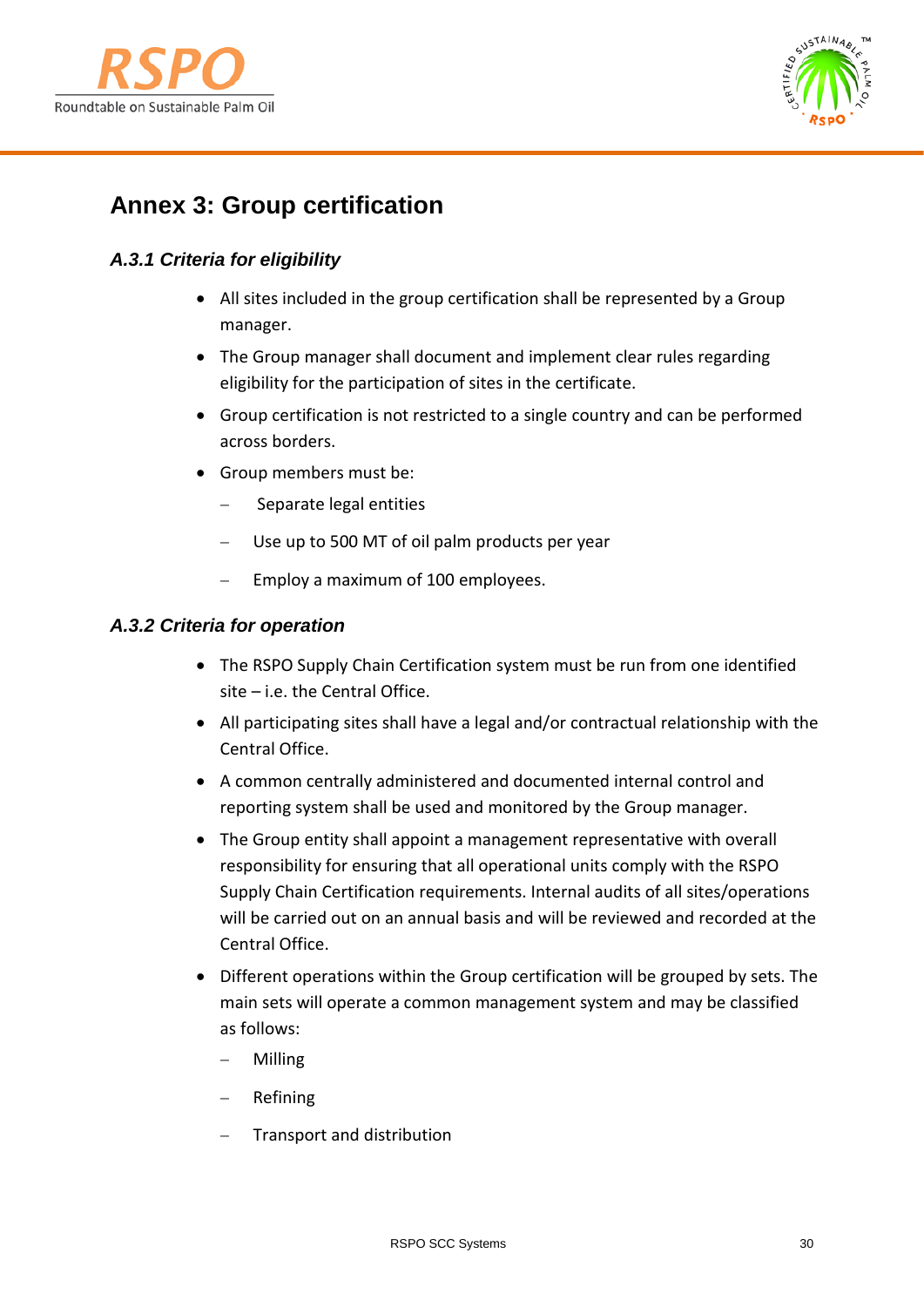



- Processing (including secondary processing after the refinery)
- − Production (final manufacture of end product)
- − Blending
- − Outsourcing (tank farms etc).
- At least one site from each set shall be included in an audit sample.
- A Central Office audit will also be conducted at least once per annum.

#### *A.3.3 Certification*

- Certificates of compliance to the RSPO SCCS Group Certification System will be awarded to Group entities who have been audited by the certification body (CB) and who have demonstrated full compliance with this system.
- The certificate will be issued in the name of the Group entity listing all other Group members.
- Certificates will be valid for a period of 5 (five) years and subject to annual surveillance audits.

## *A.3.4 Audit formula*

#### **Initial Group manager audit**

Upon application the Group manager shall be audited to ensure it can effectively manage a Group scheme and a maximum growth rate for the Group scheme for the first year is established. The maximum growth rate shall be 40 members.

During the first year the Group manager conducts internal audits and submits these to the CB who then adds the new members to the certificate up to the agreed maximum.

#### **Group member initial audit**

After 12 months, on upon reaching the agreed maximum, the CB shall calculate the audit requirements for the Group scheme as follows.

The square root of the total number of members, rounded up to the next whole number plus Group manager audit.

## *A.3.5 Surveillance audits*

After the first year, a group is allowed to grow by a maximum of double the number of members at the start of the year. At the end of the second year, or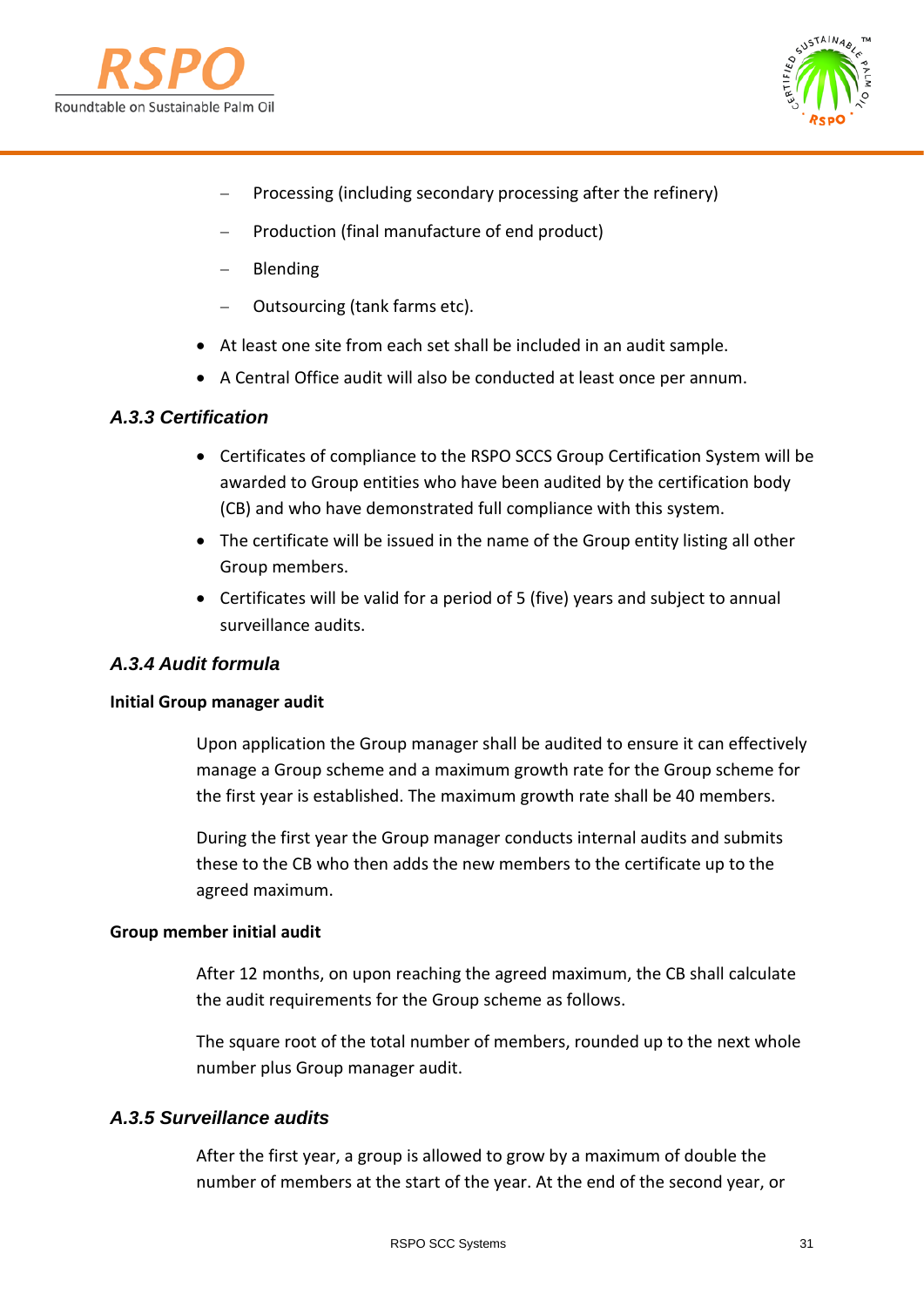



when the maximum growth is achieved, the audit sample is established for the following 12 months, as follows.

Square root of number of existing members multiplied by 0.6 (or 0.8 in the fifth year the group has held certification and therefore recertification is required) rounded up to the next whole number plus square root of number of new members rounded up to the next whole number, plus Group manager audit.

This process is repeated every year the scheme grows. If in any year the scheme does not grow or has negative growth then only one sample calculation is required.

To add a site into an existing Group certification:

- Square root of number of participating sites to be added together with Central Office functions must be audited.
- Internal audits of the sites that are to be added must be completed prior to adding to the Group certification.
- The Group manager has to show evidence of an internal audit of the new site.

If the Group scope extension is combined with the existing surveillance audits then this will be in addition to existing audit requirements (i.e. additional audits will be required to account for these additions, no matter how many audits already take place).

## *A.3.6 Suspension / removal*

If there is a non-conformance at one site this can lead to suspension of the whole Group certificate. The certificate holder has the option to voluntarily remove that site from the Group certificate.

To add the site back in, scope extension rules apply (see section A.3.5 on Scope extension, above).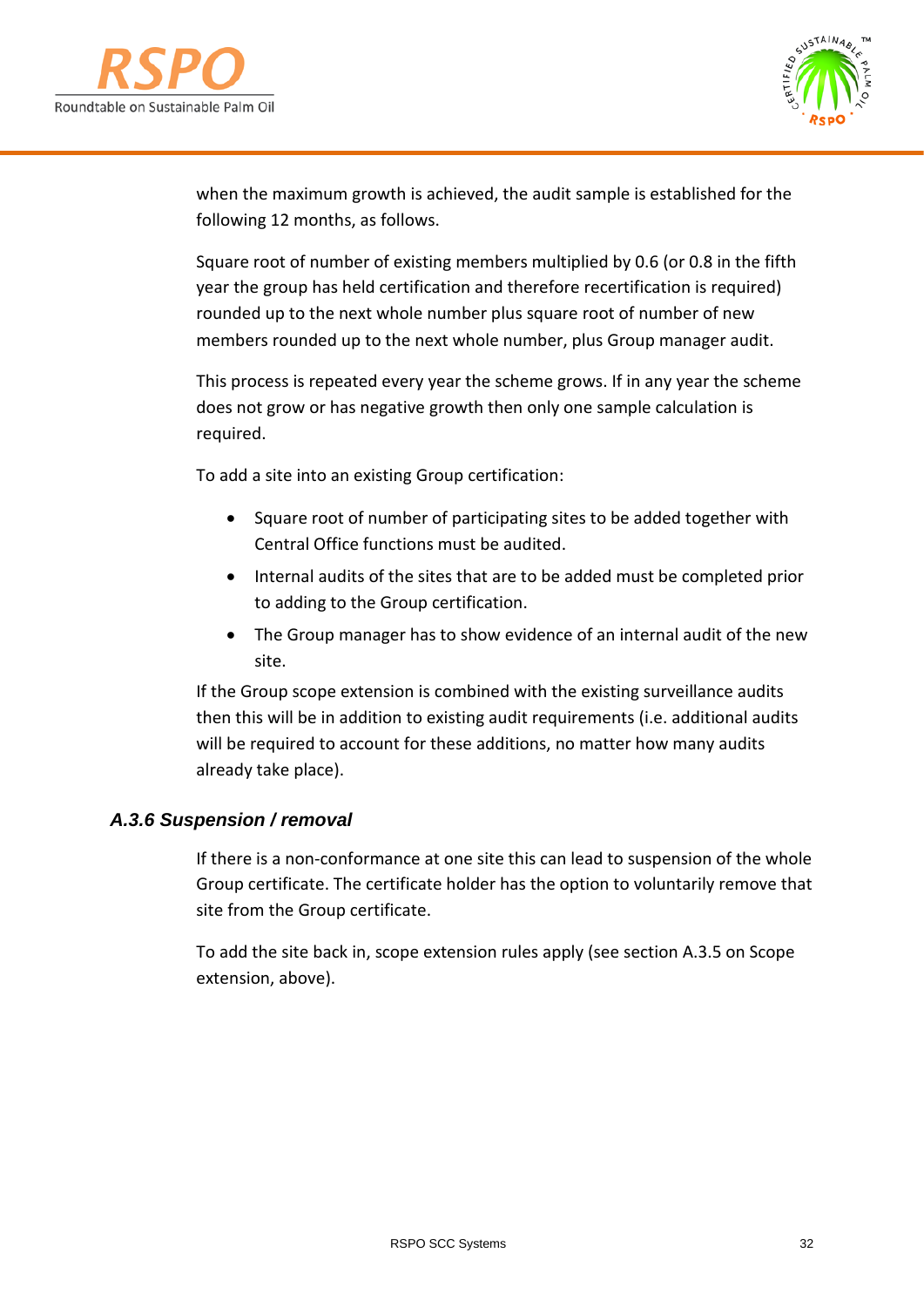



# <span id="page-32-0"></span>**Annex 4: Certificate – template**

Based on an audit according to the requirements stated in the RSPO Supply Chain Certification Systems, version [month, year], and a signed contract, [Name CB] herewith certifies that the site(s) listed below are found to be in compliance with the RSPO Supply Chain Certification Standard, version [month, year]. This guarantees that the criteria for processing RSPO certified oil palm products through one or more of the supply chain models as stated in the RSPO Supply Chain Certification Systems have been met.

The following template must be used and located in the centre of the certificate. The area around it may be used for the specific logo, colour scheme and further information that the CB wishes to include on the certificate.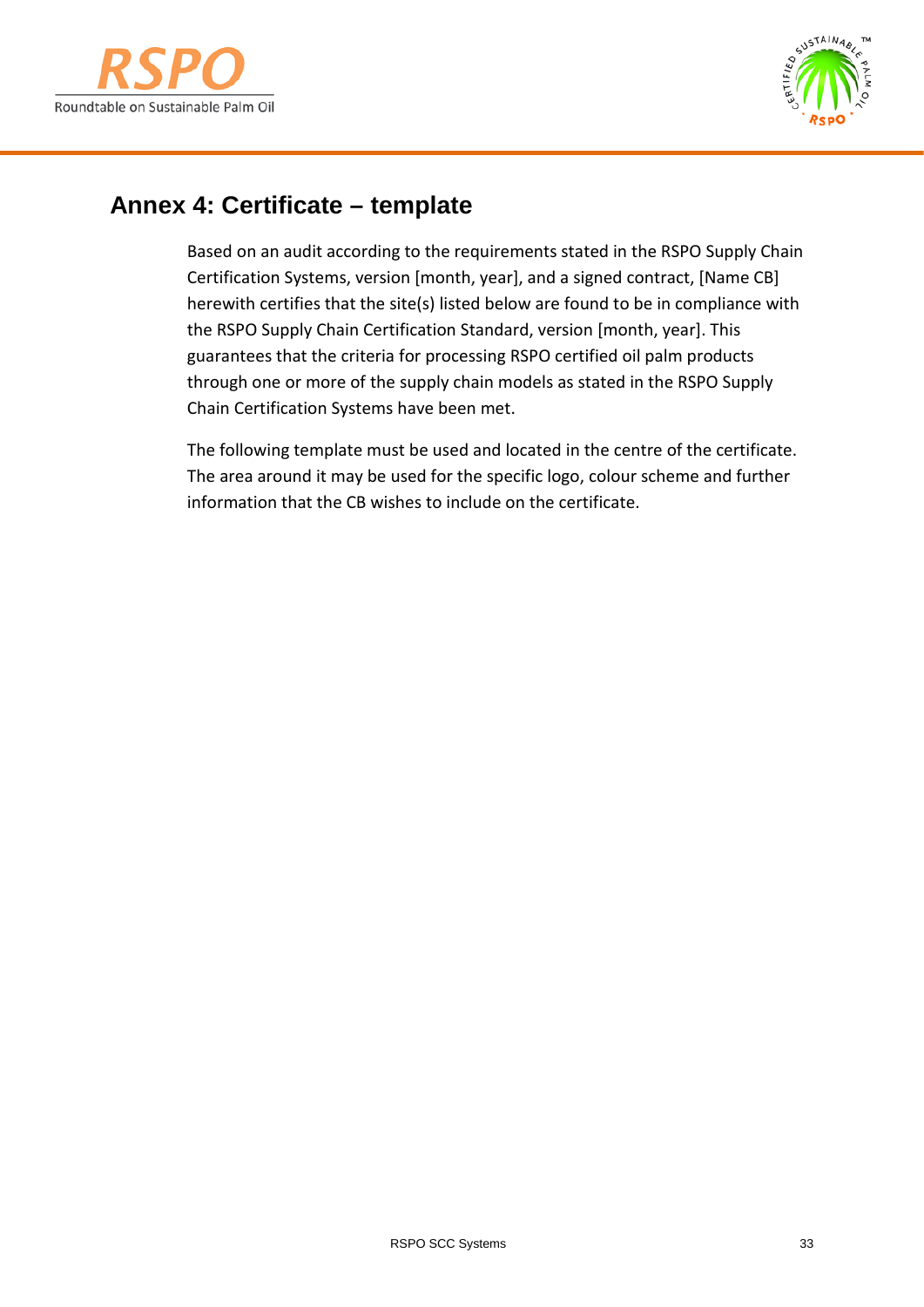



| Name certified company         | ABCDEF Sdn. Bhd.    |
|--------------------------------|---------------------|
| full address certified company | Oil Processing Road |

Industrial complex refinery 12 Selangor, Malaysia

| RSPO number (if applicable)                                    |                |
|----------------------------------------------------------------|----------------|
| other sites certified (see second page)                        | YES / NO       |
| RSPO registered parent company (if applicable) KLMNOP Sdn. Bhd |                |
| RSPO number parent company                                     | 12-3456-000-00 |

#### **Scope of assessment :**

Purchase of RSPO certified palm oil and palm kernel oil, processing into derivatives and sales into the market

| Start date certificate             | DD-MM-YYYY |
|------------------------------------|------------|
| <b>Expiration date certificate</b> | DD-MM-YYYY |
| Date of first certification        | DD-MM-YYYY |

**Certificate number** XYZ-123-456-789

**Supply chain model IDENTIFY PRESERVED IDENTIFY PRESERVED (IP)** Segregation (SG) Mass Balance (MB)

| <b>Issued by</b>                 | <b>Certification Body</b> |
|----------------------------------|---------------------------|
| <b>Authorised signatory name</b> | NAMF                      |
| <b>Authorised signature</b>      | <b>xxxx</b>               |

[Name CB] was accredited to provide RSPO Supply Chain Certification on xxxx

This certificate remains property of [Name CB] and can be withdrawn in case of terminations as mentioned in the contract or in case of changes or deviations of the above-mentioned data. The licensee is obliged to inform [Name CB] immediately of any changes in the above-mentioned data. Only an original and signed certificate is valid.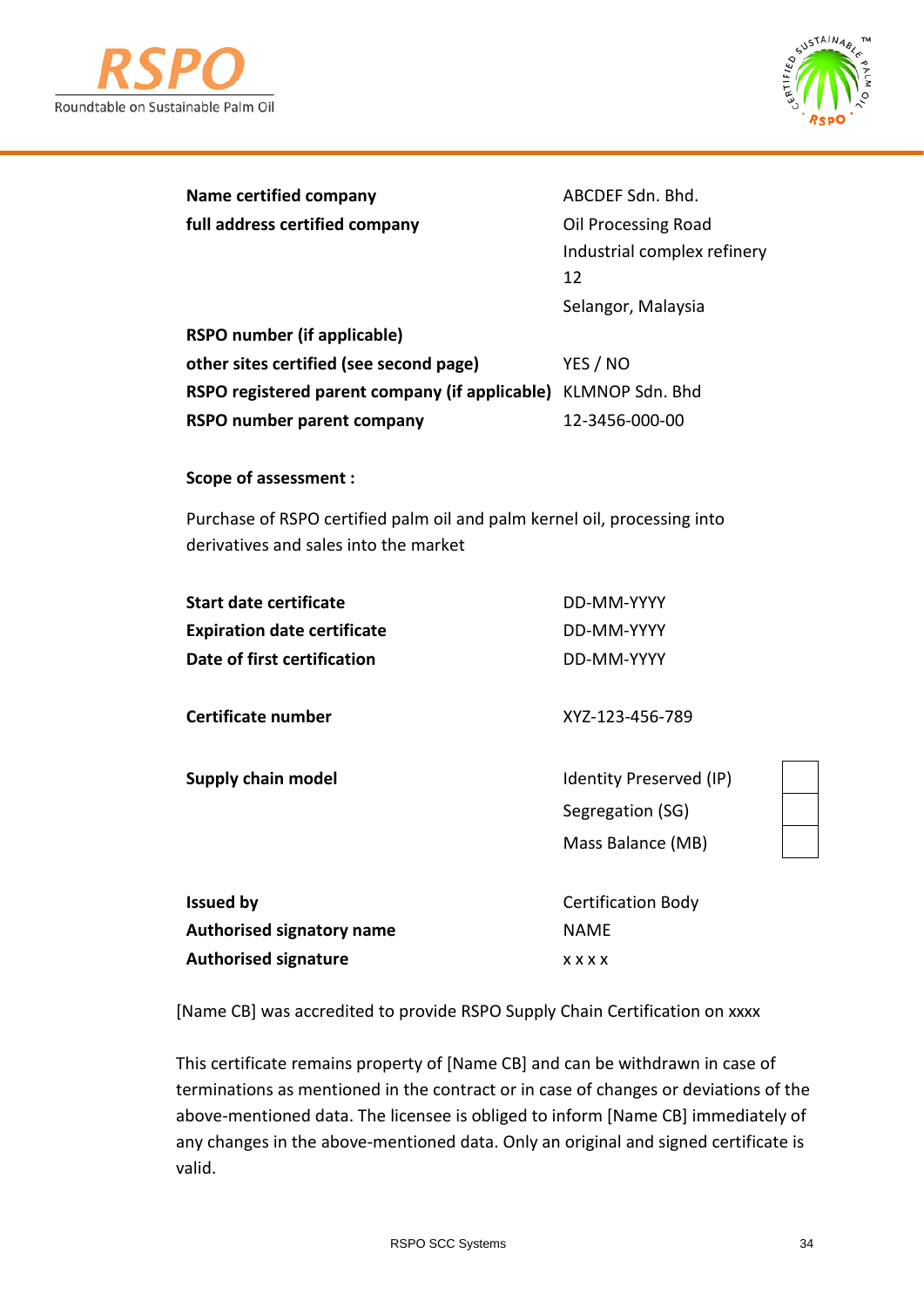



# <span id="page-34-0"></span>**Annex 5: Yield schemes**

# *A.5.1 Mass Balance Supply Chain Model Yield Scheme*

The values shown in the Mass Balance Supply Chain Model below are fixed and cannot be modified. Organizations may use their own actual yields provided these can be justified during the audit. Otherwise the rates shown below shall be used as shown.

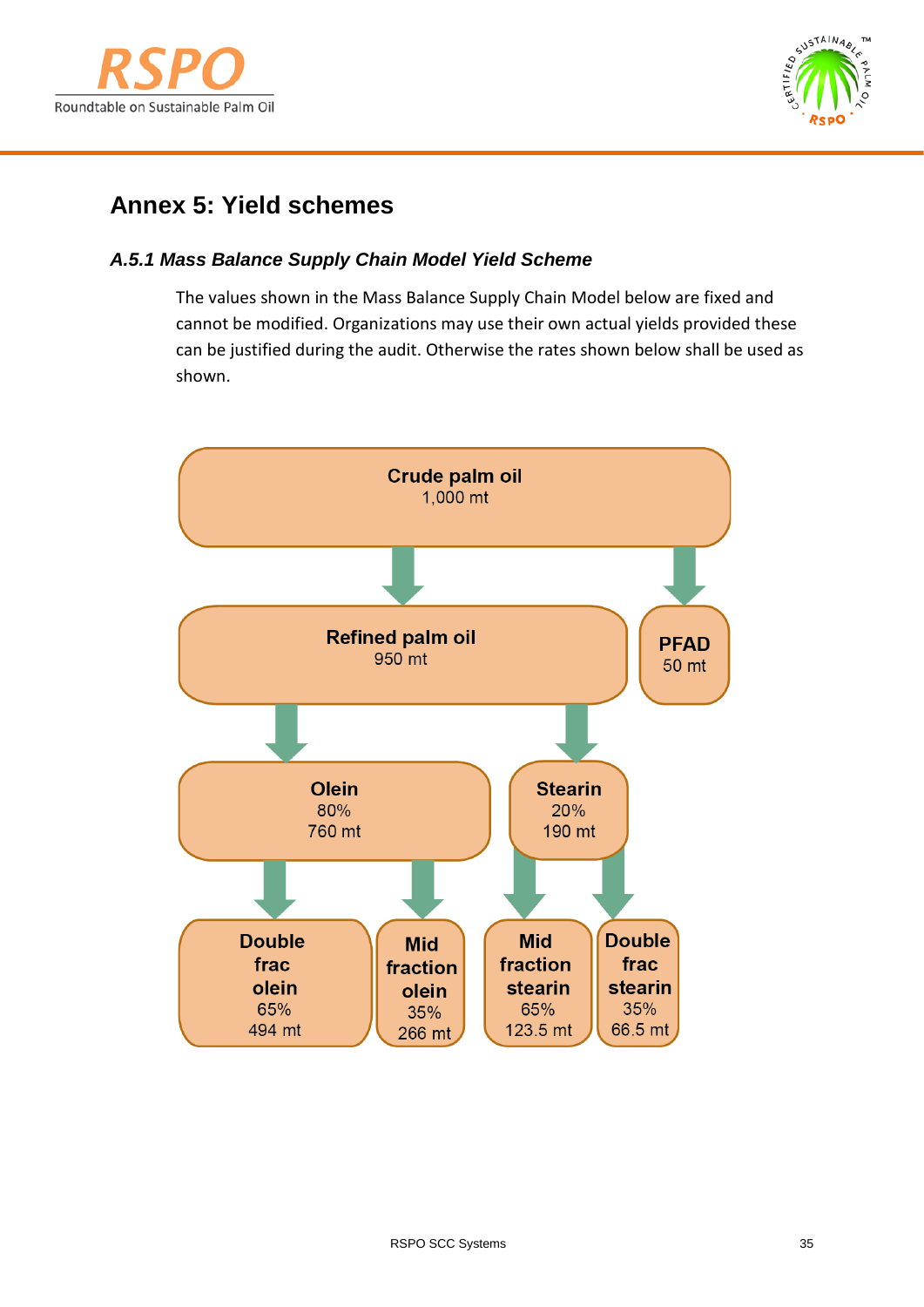



# *A.5.2 Segregated Supply Chain Model Yield Scheme*



## *A.5.3 Palm Kernel Mass Balance Yield Scheme*

Companies that purchase Mass Balance sustainable palm kernel products shall use the following harmonized yield scheme to calculate how much Mass Balance sustainable products they can sell or claim: